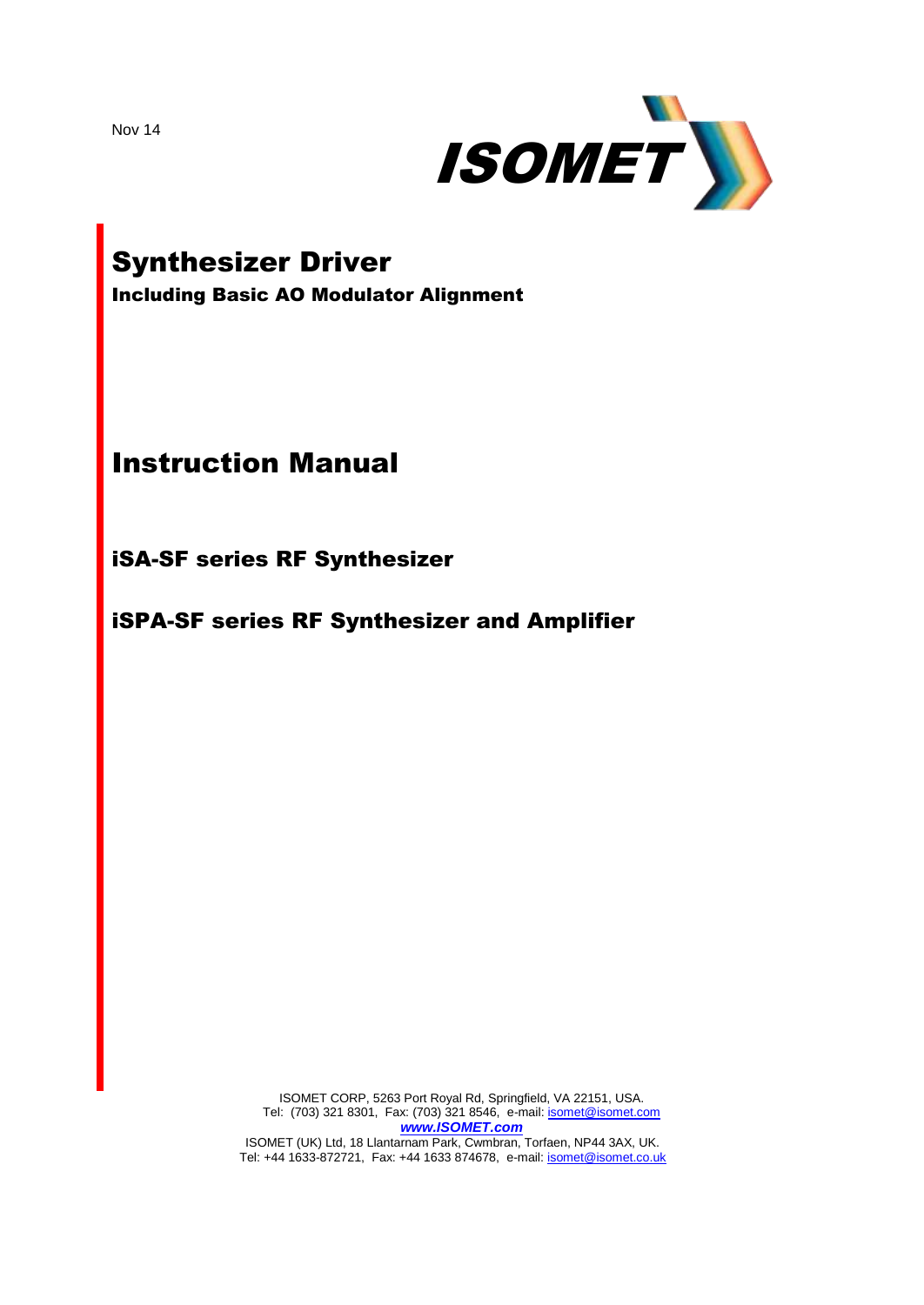

## **Revision History**

| $22 - 11 - 13$ : | Non-zero RSRR / FSRR Delta-T values | Page 11 |
|------------------|-------------------------------------|---------|
| $07 - 11 - 14$ : | Map settling time                   | Page 16 |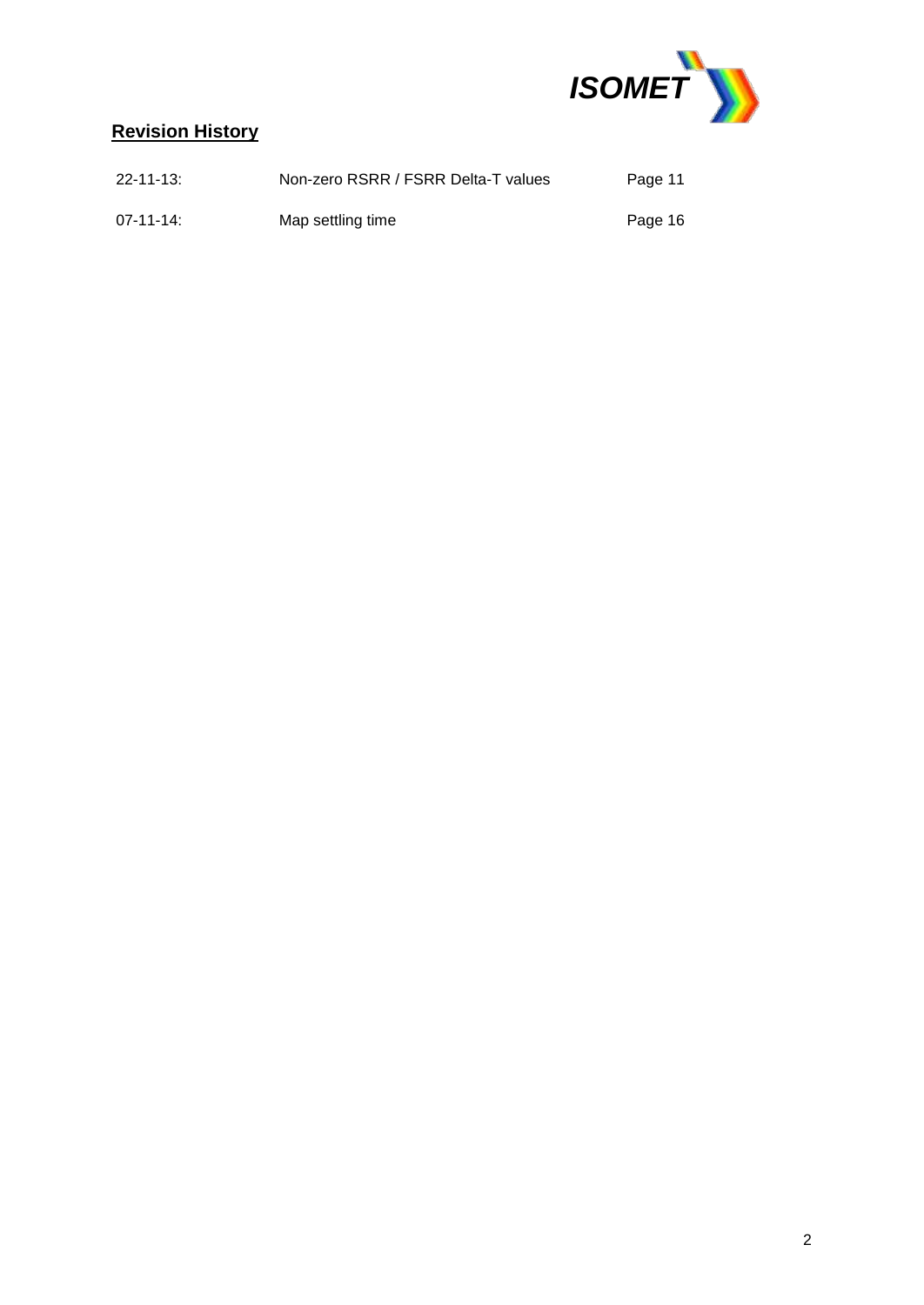

## 1. GENERAL

The iSA range of configurable RF drivers is based on a multichannel DDS (synthesizer) and 32-bit ARM microcontroller (uC). The uC contains non-volatile FLASH memory for program storage. This enables the desired operating characteristics to be loaded at power-on without user intervention. The uC also provides diagnostic and house keeping capabilities.

The Isomet Synthesizer Driver Tool v2.44 (or later) software allows PC control of the driver functions using slider and/or key stroke input. The default resolutions are; frequency 0.001MHz, amplitude 0.01%, and phase 0.01°. (Phase control applies to the multi-outputs models).

| <b>Model</b> | <b>Outputs</b> | <b>Reference</b><br>Output A | Freq'<br><b>Doubled</b> | <b>Freq</b><br>Range (MHz) | <b>RF Output</b><br><b>Power</b> |
|--------------|----------------|------------------------------|-------------------------|----------------------------|----------------------------------|
| iSA-SF1      | 1              | ✓                            | ×                       | 20-200                     | 1 <sub>m</sub> W                 |
| iSA-SF1-e    | 1              | ✓                            | ✓                       | 40-400                     | 1 <sub>m</sub> W                 |
| iSA-SF2      | $\mathfrak{p}$ | ×                            | ×                       | 20-200                     | 1 <sub>m</sub> W                 |
| iSA-SF2-e    | $\mathcal{P}$  | ×                            | ✓                       | 40-400                     | 1 <sub>m</sub> W                 |
| iSPA-SF1-w   | 1              |                              | ×                       | 20-200                     | $1.2W^*$                         |
| iSPA-SF1-a   | 1              |                              | ×                       | 30-60                      | 4W                               |
| iSPA-SF1-b   | 1              | ✓                            | ×                       | 60-100                     | 4W                               |
| iSPA-SF1-c   | 1              |                              | ×                       | 80-130                     | 4W                               |
| iSPA-SF1-d   | 1              |                              | ×                       | 125-175                    | 2W                               |
| iSPA-SF1-e   | 1              | ✓                            | ×                       | 150-300                    | 2W                               |
| iSPA-SF2     | 2              | ×                            | ×                       | 20-200                     | $1.2W^*$                         |
| iSPA-SF2-e   | 2              | ×                            | ✓                       | 40-400                     | 0.5W                             |
|              |                | ×                            | ×                       |                            | 1W                               |
| iSPA-MF4     | 1              |                              |                         | 60-160                     |                                  |
| Generic      |                |                              | ×                       | 10-200                     |                                  |

#### Models

\* Output power >1.2 W from 20-150MHz (>750mW from 150-200MHz)

Low level reference output (< 800mVpp, 50Ω). The reference output mirrors the tuned frequency exactly.

Other options:

| - E | : external temperature monitor / interlock input |
|-----|--------------------------------------------------|
| .   |                                                  |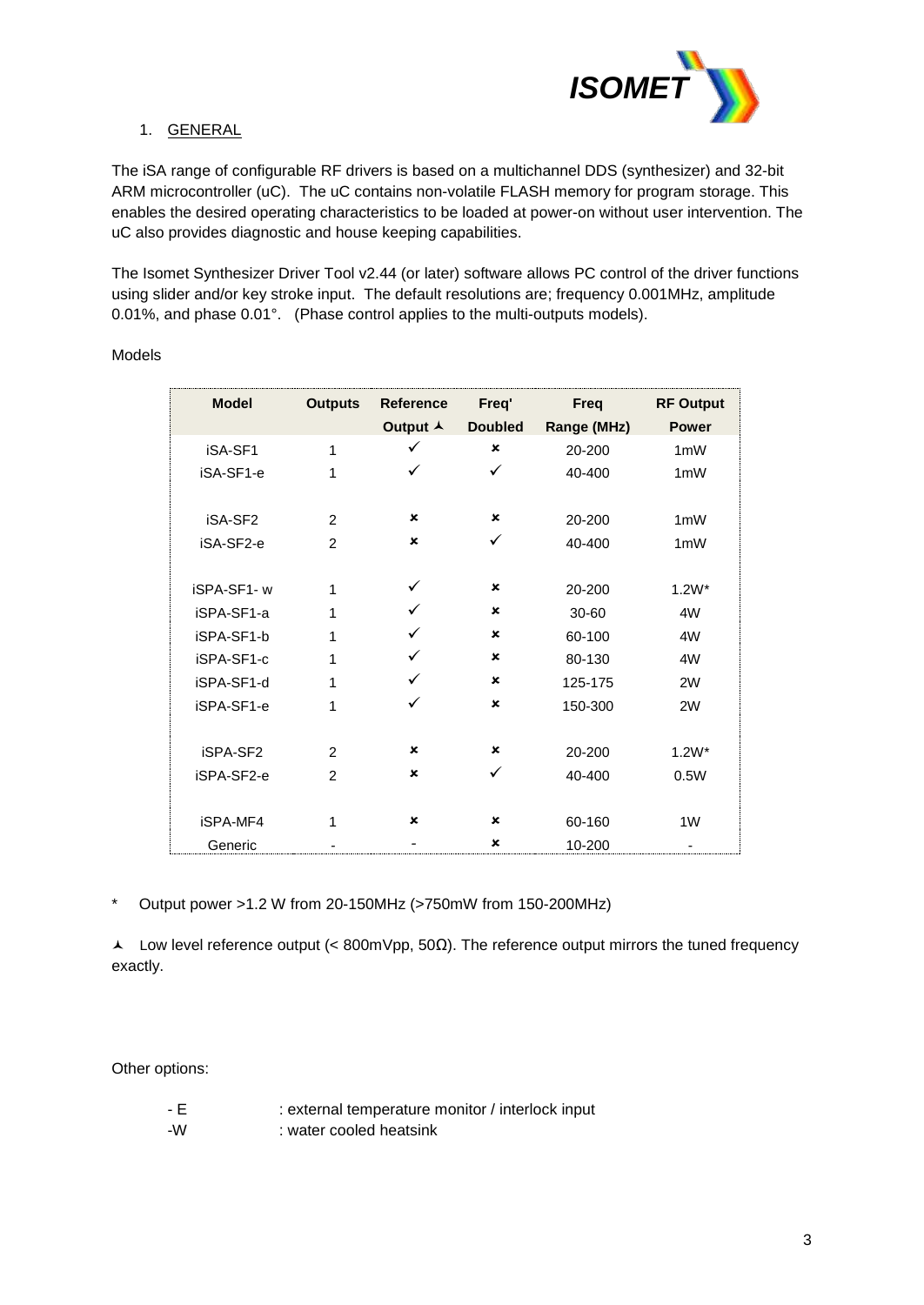

These drivers are designed to operate with a wide range of Isomet AO modulators, low resolution deflectors, tuneable filters and frequency shifters. A block diagram is shown in Figure 5.

The driver may be pre-programmed by the user for autonomous operation or directly controlled via USB connection to a host computer. External controls are applied through a 25 way D-type connector. The external inputs are not necessary to operate the driver.

On power-up or after a *RESET*, the uC configures the direct digital synthesizer (DDS) chip and loads a defined frequency / phase / amplitude profile ('MAP') stored in FLASH memory. This memory may store up to 8 MAP's (MAP0…MAP7). The driver defaults to MAP0 on power up.

On dual channel models, both outputs are derived from a common reference frequency. The differential frequency shift is therefore highly stable making this unit ideally suited to heterodyne applications.

The driver can be easily programmed to output sweeps or step changes in frequency or phase or amplitude

There are four independent methods for output power control.

- *AMPL* slider (re: *Channel* tab). Provides 10 bit scaling of the DDS output. **(Note: This slider is inactive during frequency/phase sweep modes.)**
- *Current* options (re: *Channel* tab). Sets the full scale DDS output current. Four step increments: Eighth(min), Quarter, Half, *Full*(max).
- Digital pot's (re: *IO* tab, *DAC Wiper Control*). Two wipers, *LVL-D* and *LVL-1* provide preset level control. *LVL-D* sets the DDS output current bounded within the *Current* limit. *LVL-1* sets the power amplifier gain.
- External 0 5V input applied to pin 6, 25way D-type connector. This can be used for high speed dynamic amplitude control and allows RF modulation to be synchronized with connected equipment.



Typical full power response at 80MHz

RF rise fall/time time < 50nsec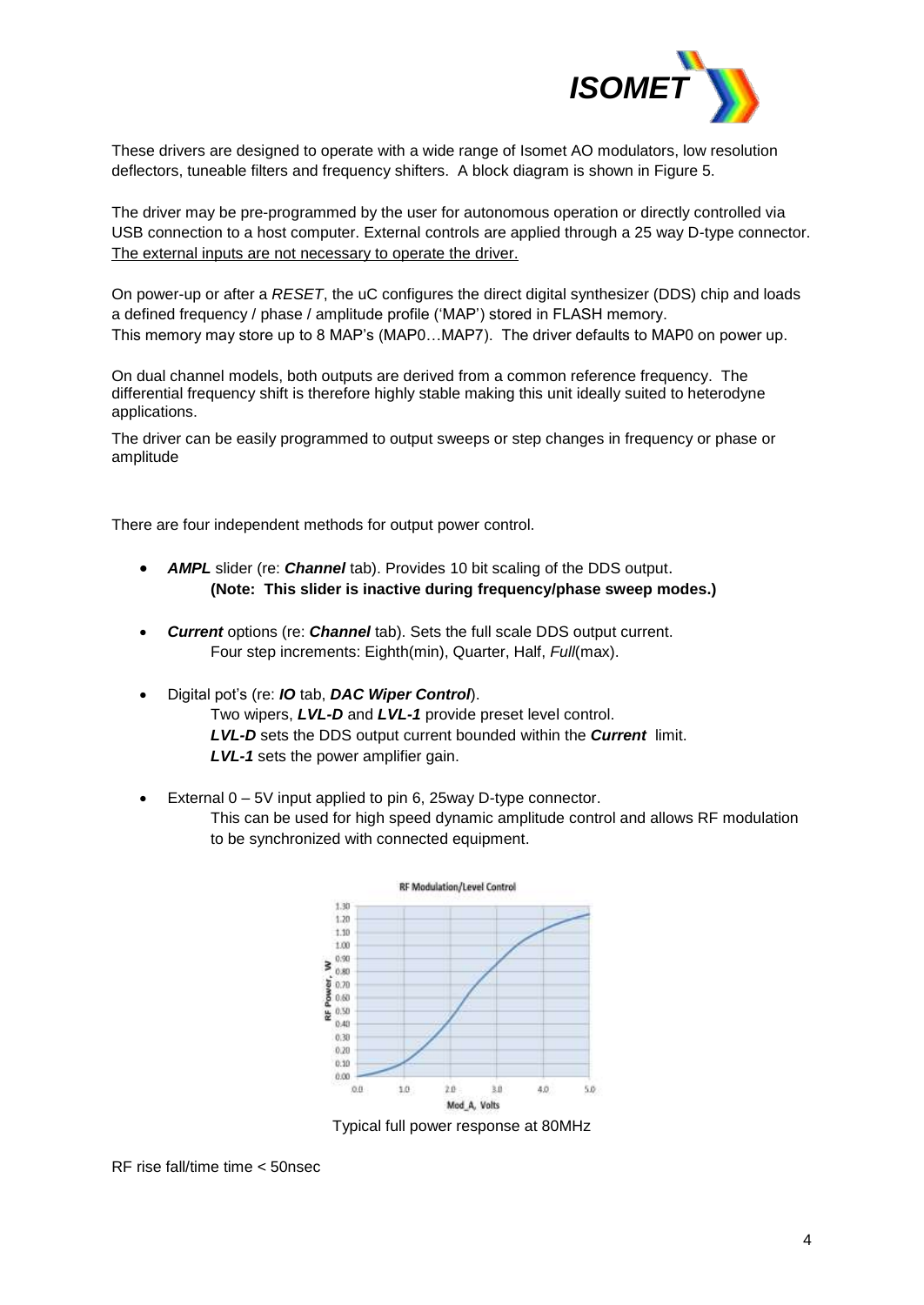

#### DC Power Supply

The operating voltage is +24Vdc at a current drain of approximately < 0.7A. The external power source should be regulated to  $\pm 2\%$  and the power supply ripple voltage should be less than 200mV for best results. Higher RF output power is achieved at 28Vdc.

## Air cooling

Free air circulation is required over the driver heatsink. Fan assist is recommended. If the internal driver temperature exceeds 50ºC, a warning signal is generated and LED 'F' flashes.

#### **The driver heatsink temperature must not exceed 70C.**

## **PRECAUTIONS**

LVTTL digital input levels must not exceed **3.3 volts** 

Analog input levels must not exceed **12 volts**

**DAMAGE TO THE AMPLIFIER MAY RESULT IF THE TEMPERATURE EXCEEDS 70C.** 

**SERIOUS DAMAGE TO THE AMPLIFIER MAY ALSO RESULT IF THE MAIN RF OUTPUT(S) IS OPERATED OPEN-CIRCUITED OR SHORT-CIRCUITED. (Reference outputs may be left un-terminated)** 

#### Example uses:

- High stability tuneable differential frequency source for Heterodyne applications using AO frequency shifters.
- High stability tuneable source for Spectroscopy applications using AOTFs
- Bidirectional or unidirectional frequency sweeps for laser scanning applications using AO deflectors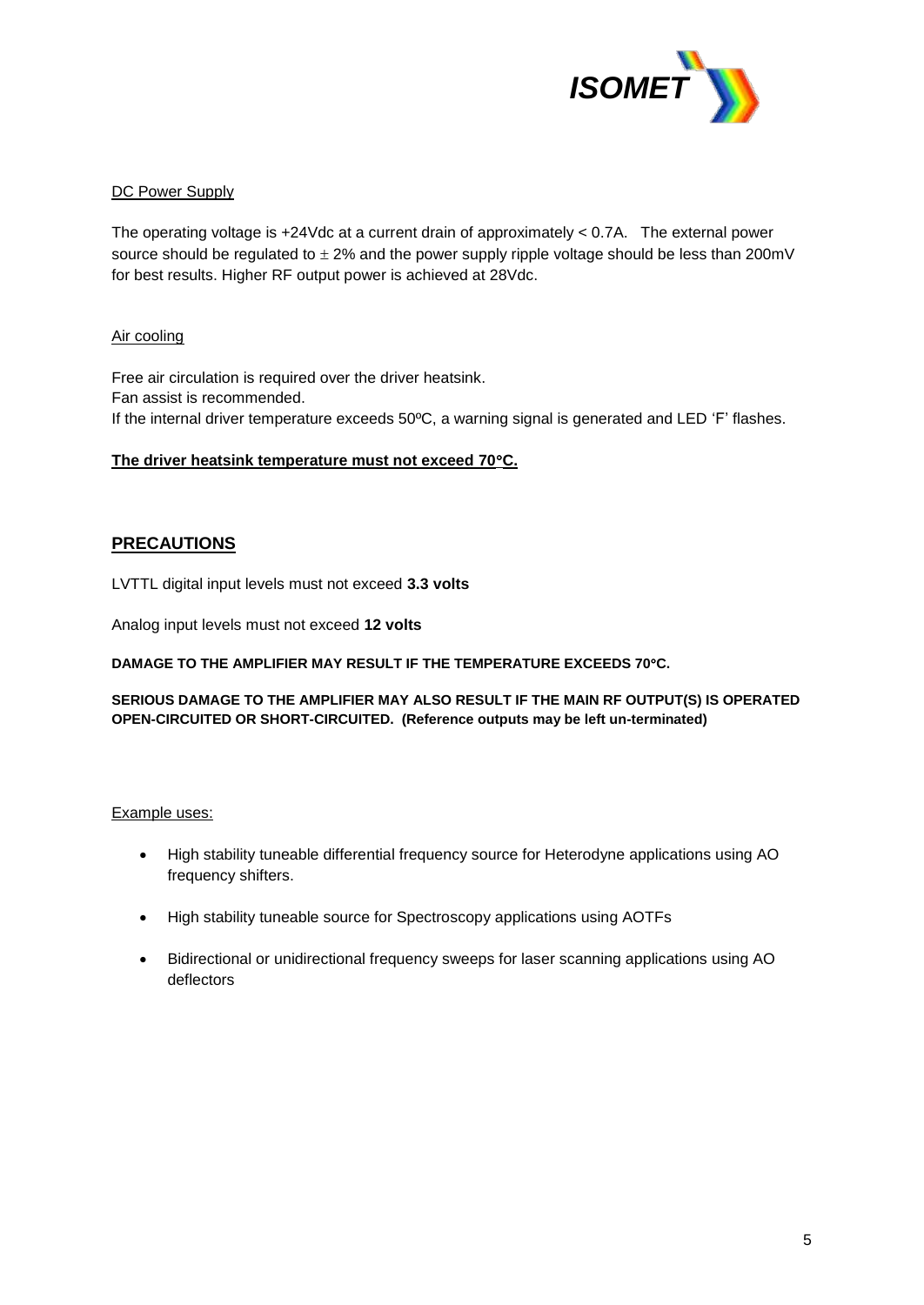

## 2. OPERATION

The manual will first describe basic single tone operation using no external control inputs. Subsequent sections will describe sweep modes, profile select, external control and storage features.

Before operating the iSA / iSPA driver, always terminate the main RF output(s) with an AO device or 50Ω load. Connect the DC supply (refer section 3).

2.1 Install Software.

Run the *setup.exe* from the iHHS Tool directory Select and run *Isomet iHHS Tool* from the Start Menu, All Programs. Connect the USB and apply DC power (+15V minimum, +28V maximum)

The title bar will show *Connected* and the firmware version (e.g. v02.06) once USB communication is established. The Isomet GUI features tooltip hints. Place the cursor near a wiper or check box to display the corresponding Tooltip.

The driver will only respond to data changes after the *Write* button at the foot of each page is pressed. Slider controls are one exception. Selected data is auto-written once the respective slider button is released. The *Write* button can also be used to confirm new slider values.

The slider controls snap to the nearest 0.5 unit. Fine control is achieved using the navigation keys.

| <b>Kevs</b>                         | <b>FREQ slider</b> | <b>PHASE slider</b> | <b>AMPL slider</b> |
|-------------------------------------|--------------------|---------------------|--------------------|
|                                     | 1 MHz              |                     | በ%                 |
| PgUp / PgDn                         | $0.1$ MHz          |                     |                    |
| $\uparrow$ / $\downarrow$ arrows    | $0.01$ MHz         | ገ 1°                | በ 1%               |
| $\leftarrow$ / $\rightarrow$ arrows | $0.001$ MHz        |                     | በ በ1%              |

The opening window will display four menu tabs. *Setup, Channel, IO* and *Direct***.** The *Direct* tab displays internal register values and is a low level diagnostic tool. (Please refer to the Analog Devices AD9959 data sheet for detailed explanation) Most user controls are found under the *Channel* and *IO* tabs

#### 2.1.1 Select Model

Use the *Synthesizer* drop down menu to select the specific iSA or iSPA model. This will configure the GUI to suit the hardware

| hone lights at Dair Tai (22) (Covenant EUVELIA Newsmann (22)<br>fever Channel 10 Direct<br>Selected Target Synthesize:<br><b>BEIFIN +</b><br><b>Turistanzar</b><br><b>GAO'L</b><br><b>Vinduishon T</b><br><b>SAUDI</b><br><b>SA-91 .:</b><br>Debut your. D00000<br>Marilevel:<br>BA-352e<br>unibecos<br>SAX-5/L<br><b>Ramp Sewitt</b><br>٠<br>SPA SFLL<br>SAK-916<br><b>RICUIPA</b><br><b>MARINE COMPART FOR READER</b><br>BRAGEL:<br>SPA-5156<br>SPA-371e<br><b>John Hotel</b><br>868-972<br>SPA-5724<br>SFA, MN<br>54340.4<br>14045.4<br><b>BAJIC 4</b><br><b>BAZIN A</b><br><b>TRANSPORT</b> | <b><i>Endney Chemen</i></b><br><b>PRID</b><br>- Collido<br>With an International<br>Viou.<br>1.1<br>Detectional 2000<br><b>Neueras Buster</b><br>177 Welcome & Direction Program<br>Channel Presidents Control Range<br><b>Min Mires</b><br><b>JOURN</b><br><b>Website</b><br>13000<br>1000000<br>÷<br>Amatiskup.<br>AGE APPE<br>Map Mirry |
|-------------------------------------------------------------------------------------------------------------------------------------------------------------------------------------------------------------------------------------------------------------------------------------------------------------------------------------------------------------------------------------------------------------------------------------------------------------------------------------------------------------------------------------------------------------------------------------------------|--------------------------------------------------------------------------------------------------------------------------------------------------------------------------------------------------------------------------------------------------------------------------------------------------------------------------------------------|
| Mobile 1                                                                                                                                                                                                                                                                                                                                                                                                                                                                                                                                                                                        | Stew To Map 212 Miles St., w. 11 Sever Map                                                                                                                                                                                                                                                                                                 |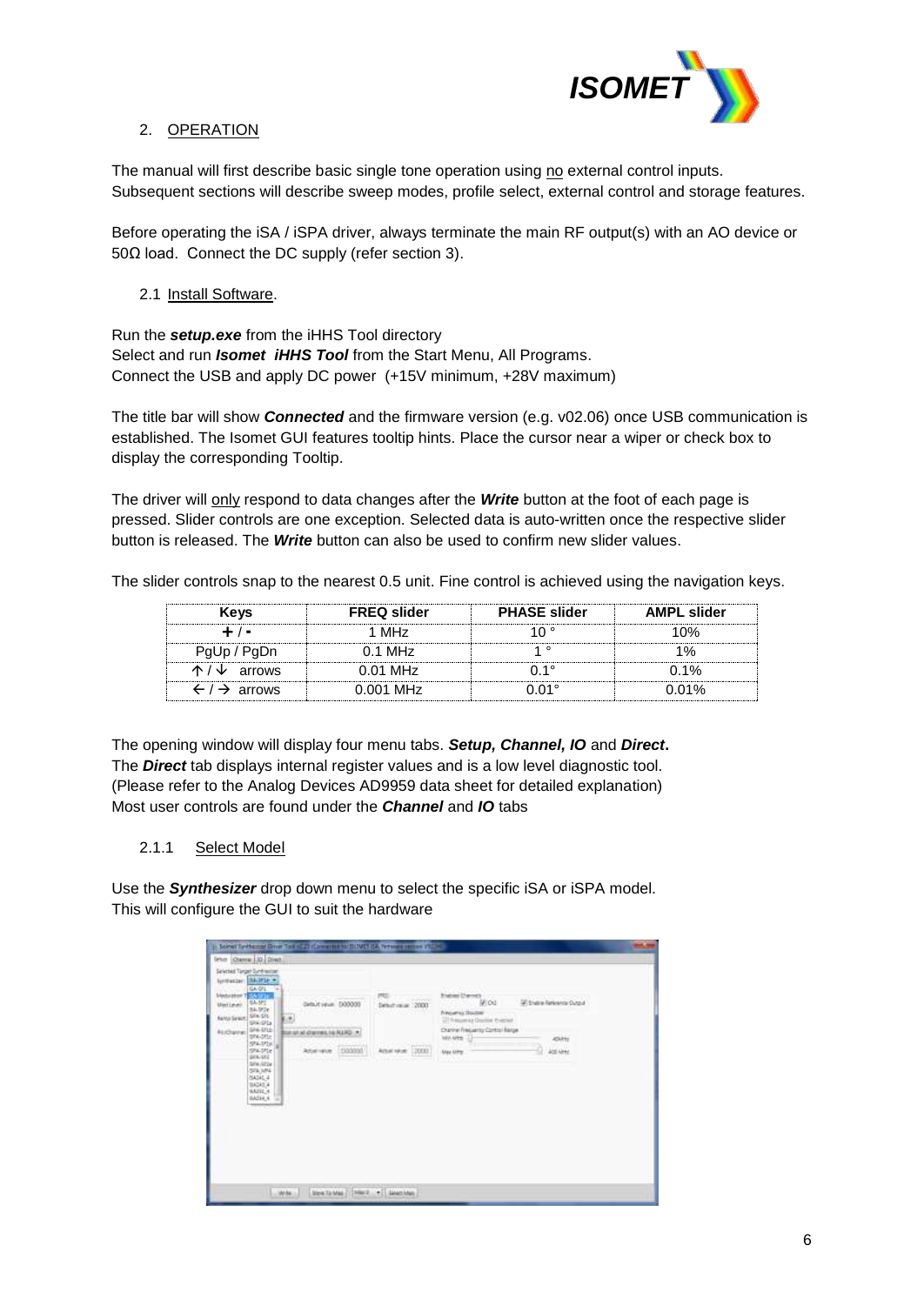

Certain models contain frequency doublers to extend the frequency range up to 400MHz. This option is factory fitted. The GUI allows for the multiplication provided the correct model is specified.

#### 2.2 Single Tone Mode

a) The *Setup* tab allows the user to select the operating mode and set global limits.

| Selected Terget Synthesizer<br>Grossow: MAREIA                                            |                                        |                                 | Website at U                                                                            |          |  |
|-------------------------------------------------------------------------------------------|----------------------------------------|---------------------------------|-----------------------------------------------------------------------------------------|----------|--|
| <b>Unstablish Type (PR)</b><br><b>Voltavi: Dies #1</b><br>Reno Select (AURE) diseased (+) | <b>CONTRACTOR</b><br>Defect wue D00000 | 理店<br>Selectivism: 2000<br>mara | <b>Eralimi Chavrell</b><br>第64第62<br>Felguency Doubles<br>[7] Frequency Doubled Systems |          |  |
| Fr:Owing: [Jusq restaurance al chemic, re-RUS] +                                          | Aharvian (DODDE)                       |                                 | <b>Owner Hasams Centre Range</b><br>Mix (494) 1277<br>$-1111111$                        | zinisi   |  |
|                                                                                           |                                        | Abarvive 2005                   | <b>Silen Tull-Ad.</b>                                                                   | 232, MHz |  |
|                                                                                           |                                        |                                 |                                                                                         |          |  |
|                                                                                           |                                        |                                 |                                                                                         |          |  |
|                                                                                           |                                        |                                 |                                                                                         |          |  |
|                                                                                           |                                        |                                 |                                                                                         |          |  |

For basic single tone (static frequency) operation, use the default values for the *Modulation Type (FR1)* and **(***FR2)* panels as shown above.

#### *Channel Frequency Control Range* panel

Set the min-max limits for all frequency input controls.

#### *Enabled Channels* panel

In all cases one or more channels MUST be selected, depending on the model iS(P)A-SF1: Check Ch2 box. iS(P)A-SF2: Check Ch2 and / or Ch1

Some driver models are fitted with a low level reference output(s). These are enabled by checking the *Enable Reference Output* box.

[Don't forget, press *Write* to load new values]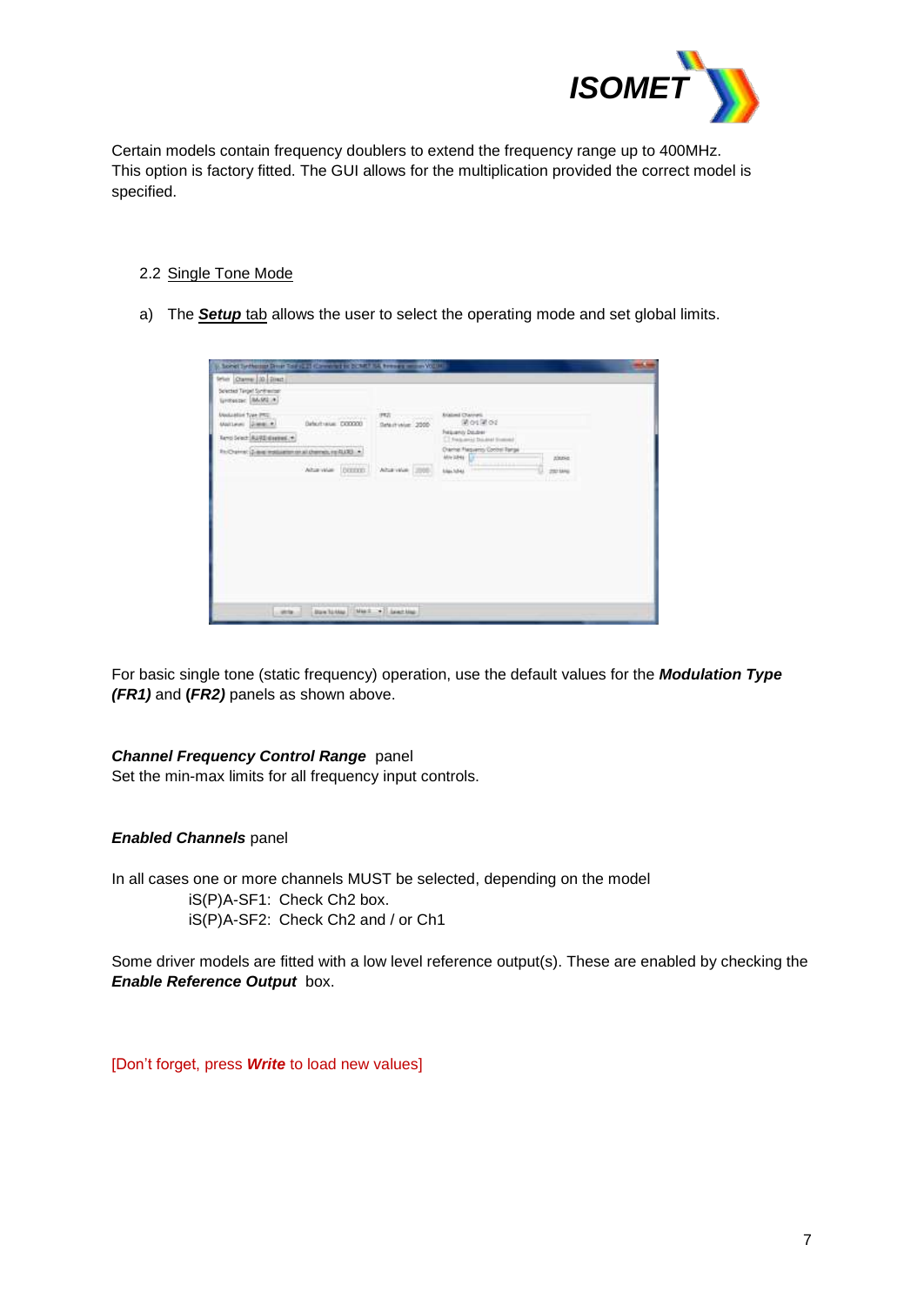

b) The *IO* tab allows the user to set output amplitude and view diagnostics.

| tanto         | Osputto<br>$1 - 44 = 4$               | DAC Was r Orema<br>Wua-11           |                    |                                  |
|---------------|---------------------------------------|-------------------------------------|--------------------|----------------------------------|
| <b>RASSES</b> | Tord S<br>El-blue<br>$1 - 1$<br>last1 | <b>WLS</b>                          | ÷                  | i.                               |
| 1200<br>e a   |                                       | õ<br>INGE.                          |                    | 洌                                |
|               | Aug.                                  | mо                                  | <b>Read TIAC</b>   | $+0.04$                          |
| teri          |                                       | AbCinouts<br>$\Delta\sigma_{\rm c}$ |                    | Abet                             |
| <b>Tare</b>   |                                       | <b>WE</b>                           |                    | 16.776                           |
|               |                                       | MA Bit                              |                    | ick-                             |
|               |                                       | FOT BH                              |                    | $\omega$                         |
|               |                                       |                                     | <b>Next Announ</b> | <b>IE Sypped</b><br><b>COMME</b> |
|               |                                       |                                     |                    |                                  |
|               |                                       |                                     |                    |                                  |

## *DAC Wiper Control* panel:

The default settings give maximum output.

- *LVL\_D* sets the DDS chip output current, maximum on LH side (0) This wiper controls both the main and reference RF output levels.
- LVL 1 sets the amplifier gain, maximum on RH side (255) This wiper controls only the main RF output level.
- *LVL\_0* reserved for future use.

#### *ADC Inputs* panel:

- An-In: Measures the voltage applied to pin 5 on the 25way D-type connector (Max +10V)
- *VDC*: DC voltage applied to iSA-SF
- **Ext\_T:** (Option). Displays the temperature of external equipment fitted with an AD590 sensor circuit.
- Int\_T: Displays the temperature of the iSA-SF heat sink
- **Config** panel: The profile inputs [P0...3] are multi-purpose. Their function depends on the operating mode. Not used for basic single tone operation.
- **Diagnostic** panel: Not required for basic operation. See section 2.7 for LED explanation

[Don't forget, press *Write* to load new values]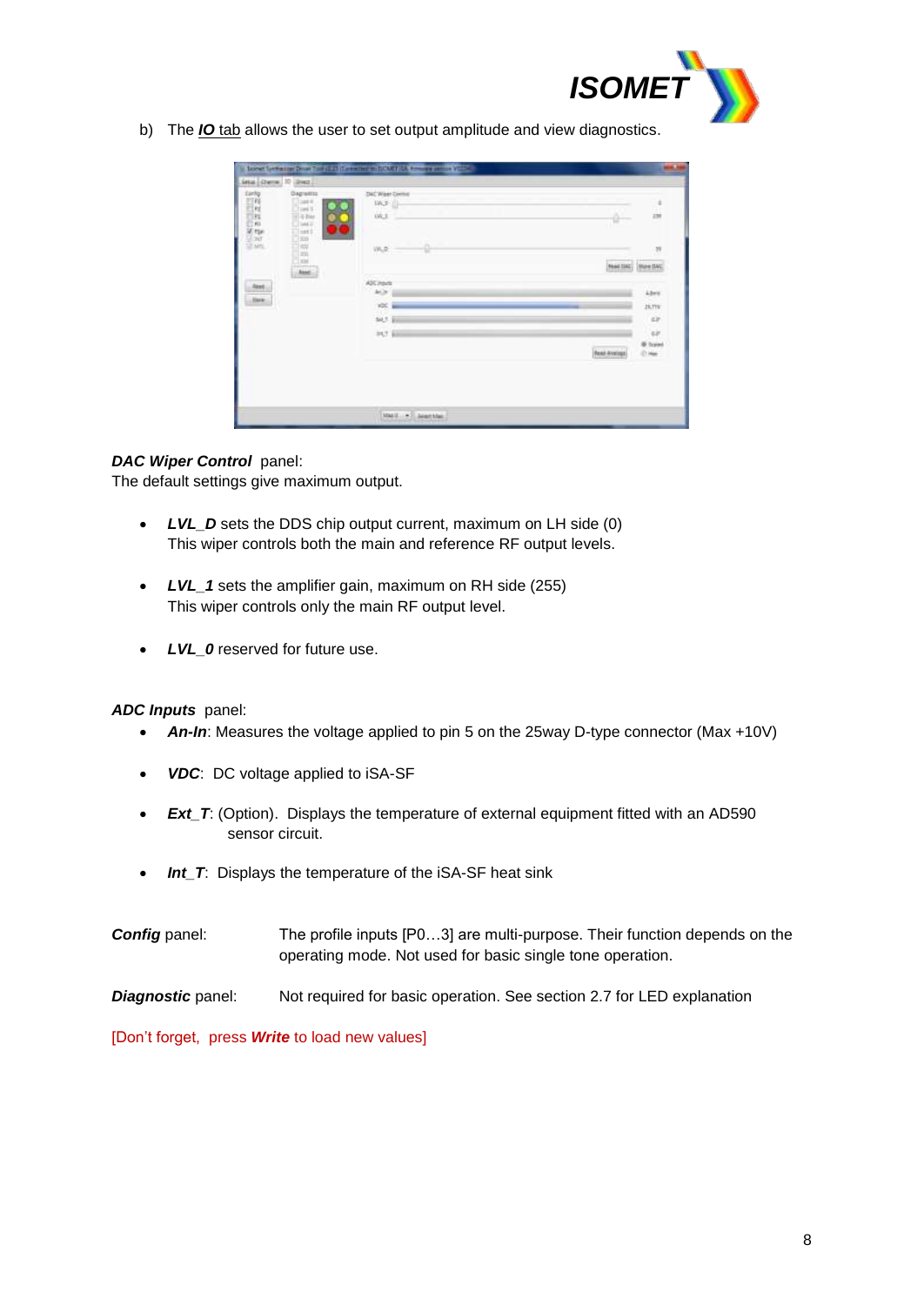

c) The *Channel* tab allows the user to set the RF output characteristics.

Note: Only the channels enabled under the *Setup* tab will be displayed

| Sena, Owner (D. Diect.)                                                                                                                                              |         |
|----------------------------------------------------------------------------------------------------------------------------------------------------------------------|---------|
| <b>Ournelly Eluvant 2</b>                                                                                                                                            |         |
| FRAGE<br>PHASE<br>: Alutto<br>16                                                                                                                                     |         |
|                                                                                                                                                                      |         |
| c                                                                                                                                                                    |         |
|                                                                                                                                                                      |         |
|                                                                                                                                                                      |         |
|                                                                                                                                                                      |         |
|                                                                                                                                                                      |         |
|                                                                                                                                                                      |         |
|                                                                                                                                                                      |         |
| ۵<br>Disclin for heaveny and please shift mades.                                                                                                                     |         |
| Active pret when ATP plant is Displand on ALL charmed.<br>$\mathbf{r}$<br>s                                                                                          |         |
| Low.<br>war.<br>m<br>P61                                                                                                                                             |         |
| ä<br>$\frac{10.033}{10.046}$<br>Chemel Function Reg.                                                                                                                 | Cirrico |
| Disaboot ><br>Drivil Mun.<br>000000<br>APP Lease:<br><b>Execut Contains:</b><br>1580.1<br>full scale (*)<br>Actual Value<br>Covert<br>1000198<br>Tend Toe: for met - | 日常同窓    |

Use the sliders to set the output frequency, phase and amplitude scaling.

Each channel is set independently. Select the appropriate **Channel 1** or **Channel 2** slider group tab.

Once the desired values have been written to the iSA / iSPA, these can be stored into MAP0 and will become the new default values on power-up.

#### [Don't forget, press *Write* to load new values]

Press the *Store to Map* with *MAP0* showing in the adjacent pull down menu

This completes the basic driver configuration.

Refer to Section 4 for AO alignment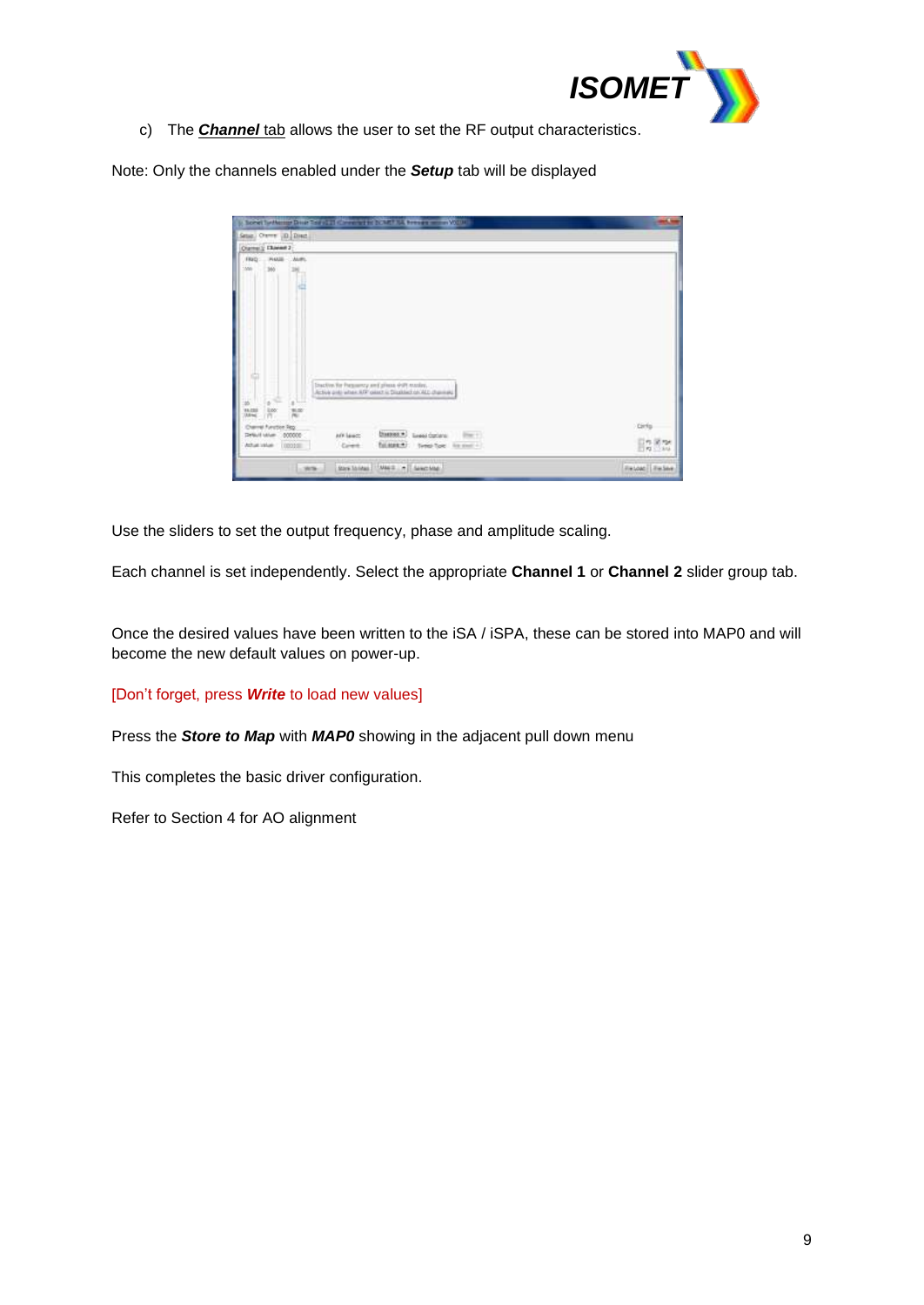

- 2.3 Sweep Mode: Typical mode for AO Scanning applications
- a) To enable frequency, phase or amplitude sweep modes, the *Mod Level* under the *Setup* tab must be set to *2-level*

| frier Channel 10 (2014)<br>Selected Terget Synthesizer<br>Grossm: MANE A |                                                   |                          |                                                                                                     |               |
|--------------------------------------------------------------------------|---------------------------------------------------|--------------------------|-----------------------------------------------------------------------------------------------------|---------------|
| <b>Medaleton Type PRG</b><br><b>Malteue: Gieselle</b>                    | Defectional DODDO                                 | 392<br>Selectivism: 2000 | <b>ANGELIA</b><br><b>Eralimi Chevreli</b><br>第64第62<br>Frequency Doublet                            |               |
| Reno Select: AURE diseased. +                                            | Fr:Ouive: [Lisa motivatorio al chemic, re RASI >] |                          | [7] Fedurated Doubled Statistics<br>Drame Hagaims Coroni Range<br>Mix 1441 Lit<br><b>Contractor</b> | zisisi        |
|                                                                          | tomm.<br>After value                              | Abanske 2000             | <b><i><u>blainball</u></i></b>                                                                      | s<br>232, MHz |
|                                                                          |                                                   |                          |                                                                                                     |               |
|                                                                          |                                                   |                          |                                                                                                     |               |

b) The sweep modes are selected under the *Channel* tab.

|                    | Chevro C Channel J |        |          |                                                                                                 |          |
|--------------------|--------------------|--------|----------|-------------------------------------------------------------------------------------------------|----------|
|                    | PHASE.             | AMR.   | ×<br>100 | <b>Uniar Sease tamogo</b><br>that the SO and ED ploters to sell the assess ment and end calces! |          |
|                    |                    |        |          | <b>Ryan</b>                                                                                     |          |
|                    |                    |        |          | Detail contributed allows:<br>Farra al sono: 500 -                                              |          |
|                    |                    |        |          | Asturitori Vever (all moduring)                                                                 |          |
|                    |                    |        |          | 31835                                                                                           |          |
|                    |                    |        |          | New Average 100 200 DRATE 1200m Pered E220mm                                                    |          |
|                    |                    |        |          | Arbit FDV VIGHT HOUSTEN-THE                                                                     |          |
|                    |                    |        |          |                                                                                                 |          |
| دك                 |                    |        |          |                                                                                                 |          |
|                    |                    |        |          |                                                                                                 |          |
|                    |                    |        |          |                                                                                                 |          |
|                    |                    |        |          |                                                                                                 |          |
|                    |                    |        | ă.       |                                                                                                 |          |
| 52<br>Delait value | Diemi führlich Rig | 500000 |          | THURSDAY, Sures Dators<br>firms.e.)<br><b>JPP Service:</b>                                      | Cirrillo |

In the screen shot above, a frequency ramp is selected. Start sweep (S0) 54MHz, End sweep (E0) 94MHz. Rising slope 300us total duration, 500 points, falling slope 120us and 100 points Full scale amplitude selected. Ramp mode, No dwell. Explanation below

- AFP Select pull down menu selects the parameter to be swept; Amplitude, Frequency or Phase The fundamental slider is assigned the start value and an additional slider is displayed to set the end value.
- *Sweep Options* pull down menu selects the sweep mode;
	- **Step** is an instantaneous shift between two selected points.
	- *- Ramp* is a series of incremental steps between the start (S0) and end (E0) values.

**Sweep Type** pull down menu selects the sweep characteristic for the RAMP mode only;

- *- No Dwell*: output returns to the start value immediately the end value is reached.
- *- Dwell*: output ramps up on the +ve edge and down on the –ve edge of the control input P2 (P1)

[Don't forget, to press *Write* to load new values]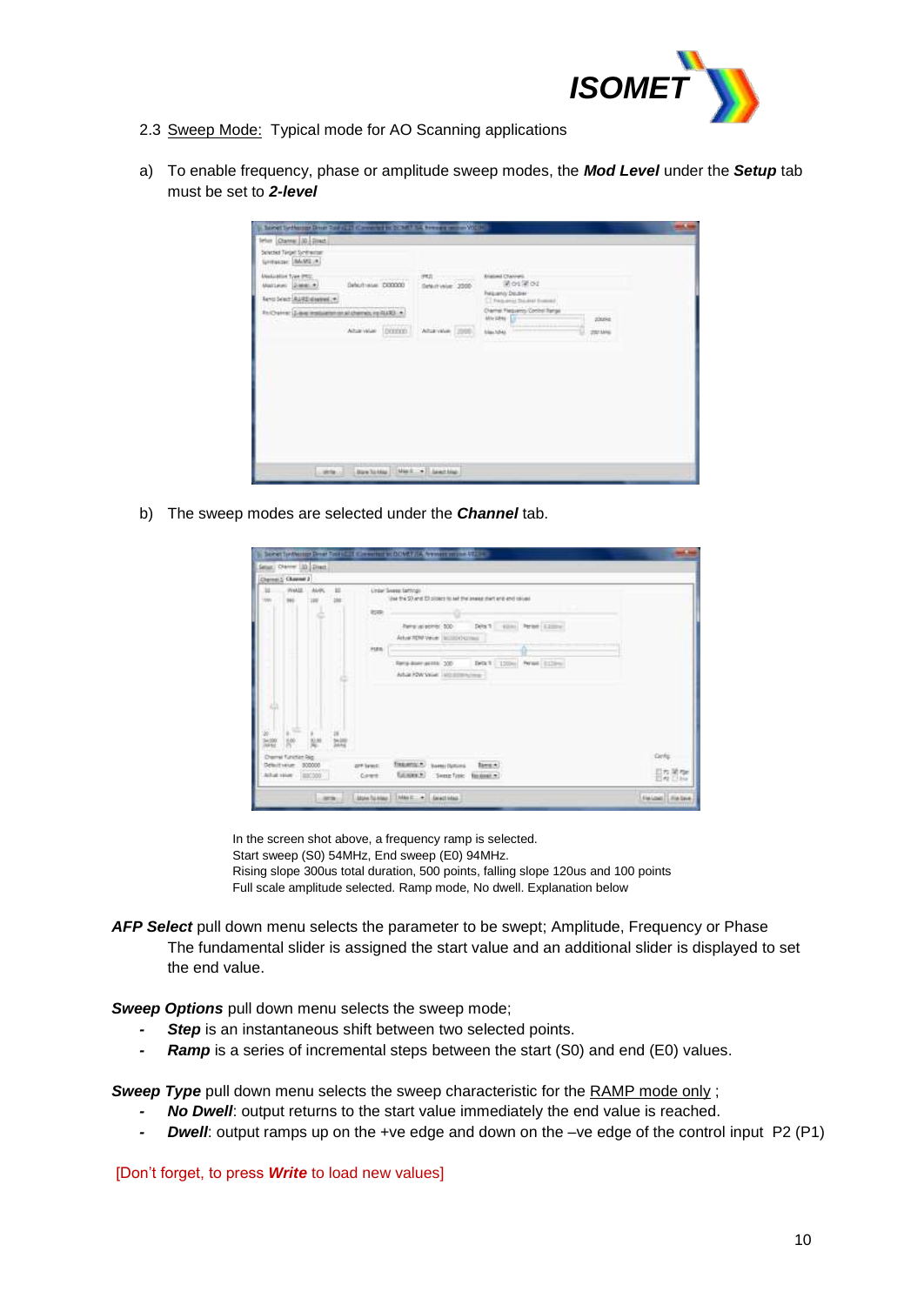

c) *RAMP mode* generates a linear uni or bi-directional sweep.

May be applied to either Frequency or Phase.

(A limitation in the DDS chip prevents an amplitude ramp in this mode).

An addition panel is displayed allowing the user to program the rising and falling ramp characteristics.



The *RSRR* slider defines the duration of the rising slope increment.

The value is displayed in the *Delta T* window

The number of rising ramp points are entered into the *Ramp up points* window. The total rising ramp time is displayed in the *Period* window.

*FSRR* slider defines the duration of the falling slope increment. The falling slope only applies if *Dwell* is selected in the *Sweep Type* pull down menu.

#### *For correct initialization, please ensure non-zero values in BOTH Delta T windows* (e.g. move slider at least 1 tick)



(Both plots show a Ch1 ramp, controlled using input P1)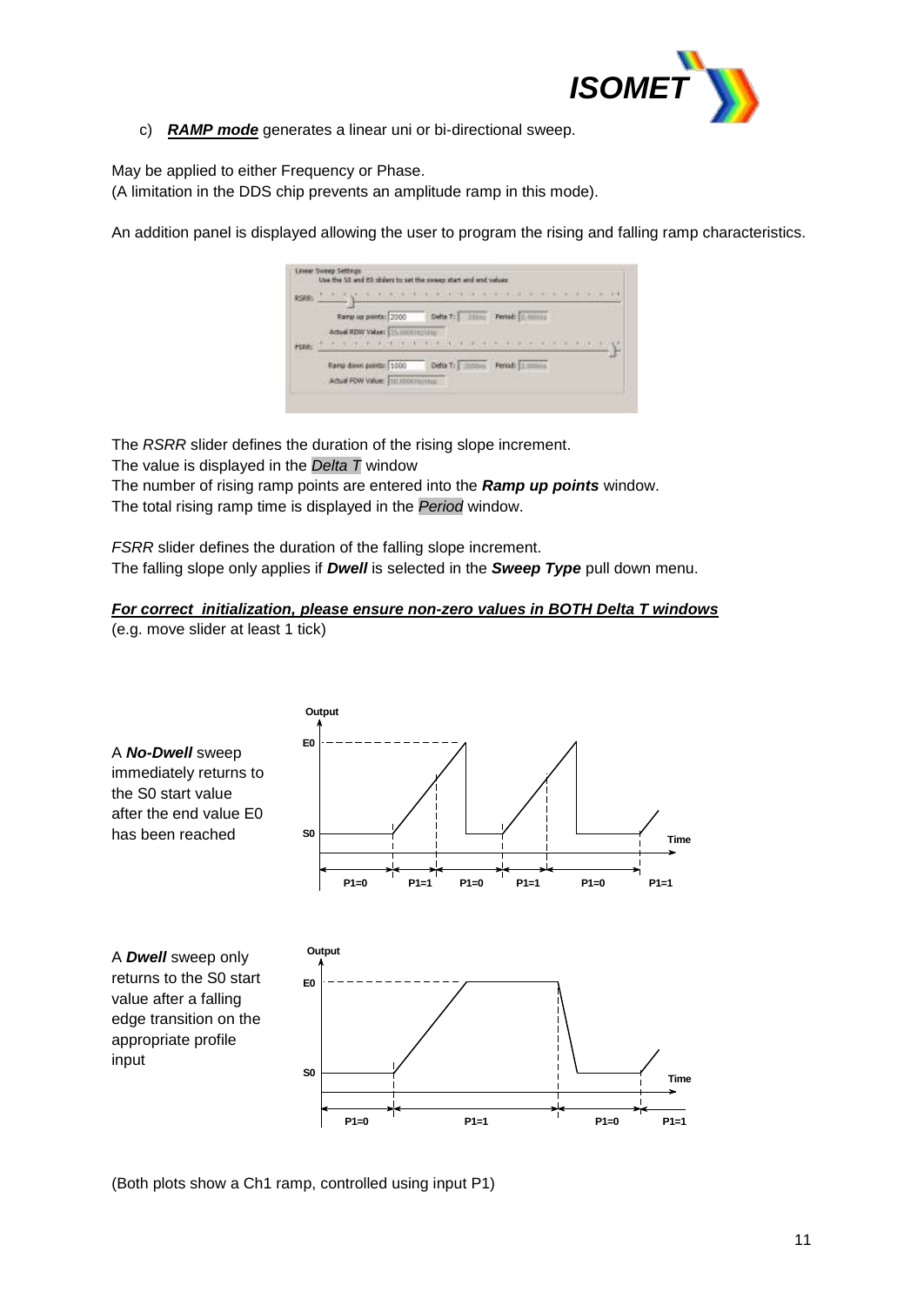

The sweep is initiated by toggling the profile input (P0..3) associated with the selected channel. All the Profiles Inputs are displayed in the *Config* panel under the *IO* tab and a sub-set is repeated under the *Channel* tab

> P1 = Channel 1 sweep control P2 = Channel 2 sweep control

Check box *Psel* selects the source of the P1 and P2 sweep control inputs.

**Psel** checked (high), selects external P1/P2 inputs on the 25way D-type (see page) *Psel* unchecked (low), selects USB/PC control of *P1* and *P2* check boxes, shown in the *Config* panels of this GUI.

When using the *Config panel* under the *Channel* tab, be sure *Psel* is unchecked under the *IO* tab. Press *Read* then *Store* to confirm.

d) *Step mode* is a two level sweep. It is essentially the same as 2–level modulation (see

Press *Write* to load new values or when **Psel** state is changed

section 2.4)

**Cirk Steel W Uali**a filiates + i. **KG** MAIN # | SANTING **Fatoe** Elle

Step mode may be applied to the Frequency, Amplitude or Phase. In the example screen shot above, frequency will switch between 69.5 and 110.5MHz Also *Full scale* amplitude selected. *Dwell / No dwell* has no function.

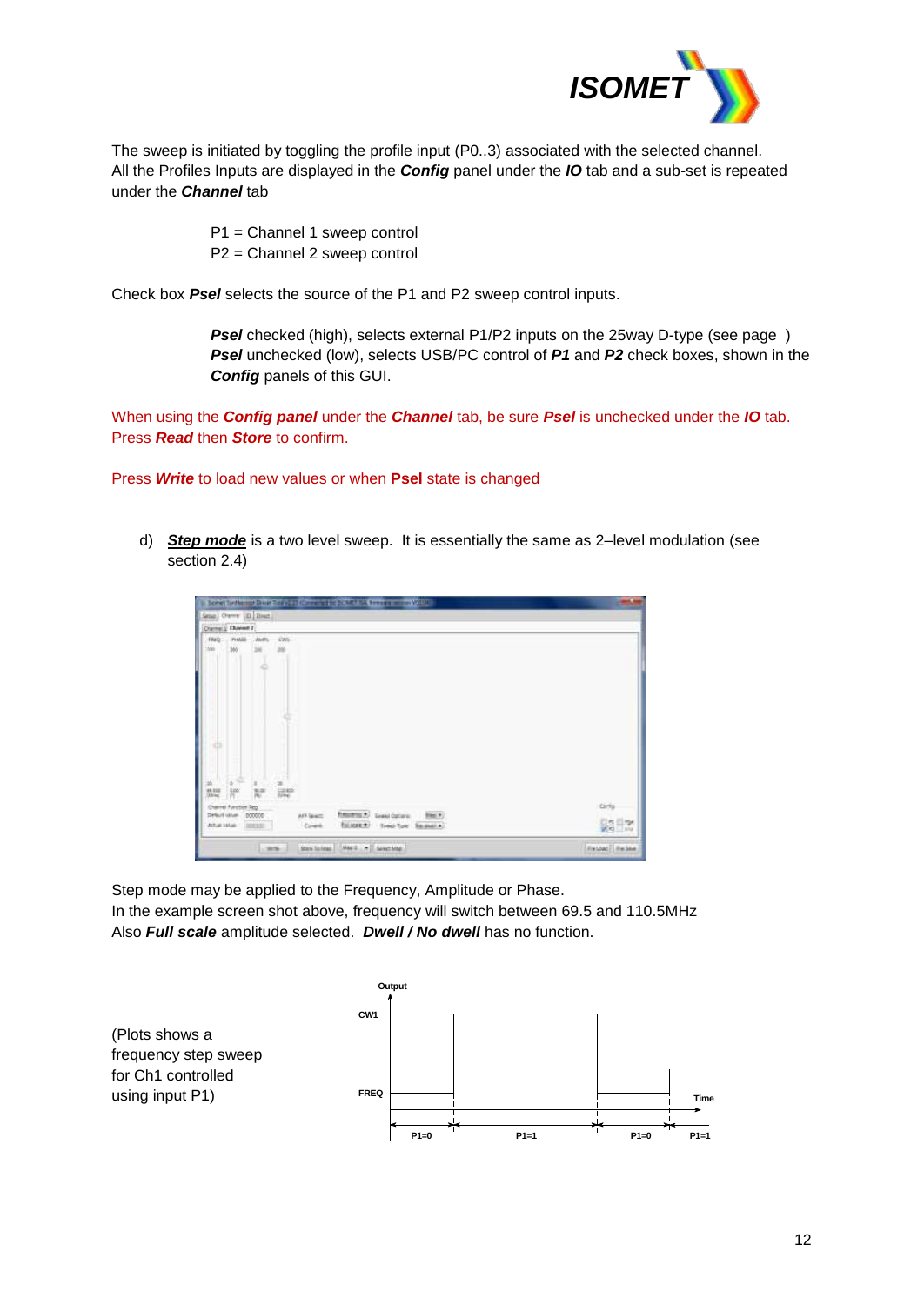

2.4 Multi-level modulation: Typical mode for AOTF applications.

The DDS chip contains 16 "profile" registers. These can be programmed to provide up to 16 levels of "modulation". EITHER frequency, amplitude or phase can be "modulated" in any one RF channel.

The maximum number of levels per output is given by the relatonship:  $2^{(Active channels)}$  x modulation levels = 16

a) Under *Setup tab*, refer to the *Modulation Type (FR1)* panel Example: 4-level frequency control on Channel 1 and Channel 2

*Mod Level* pull down menu, select *4-level*

*Ramp Select* pull down menu, leave at *RU/RD disabled*. (If enabled, introduces automatic amplitude ramping of the DDS output)

*Pin/Channel* pull down menu, select the *4-level modulation of Ch1 and Ch2* (Ch0 and Ch3 are not available)

| Selected Target Synthesizer<br>to resum (\$4.92.4)                     |                                                    |                                                          |                                                                           |  |
|------------------------------------------------------------------------|----------------------------------------------------|----------------------------------------------------------|---------------------------------------------------------------------------|--|
| Megulaton Tupe (FRI)<br>Mediavan dumente                               | CONTRACT IN THE AMERICAN REAL<br>behin usur D00000 | <b>NA</b> SHIP CONT<br>3Mill and SAS                     | <b>framed Chemes</b><br>Worldor                                           |  |
| <b>Ranis Send   Ranta disabed +</b>                                    | THE PERSON                                         | 92 W                                                     | <b><i><u>Pressures Davidad</u></i></b><br>1-1 Frequency Oncelor Strategic |  |
| FIVO anno 32 anni mai anno an Diú ana DIU na KLRS ><br><b>SOULISTS</b> | 12367241                                           |                                                          | Chamel Presiding Control Range<br><b>Sides</b><br>$14011042$ $-$          |  |
|                                                                        | Attacana E003100                                   | THE R. P. LEWIS CO., LANSING MICH.<br>Adult Hills, 13900 | TO A REAL PROPERTY.<br>teman<br>Mail field<br>200 Met                     |  |
|                                                                        |                                                    |                                                          |                                                                           |  |
|                                                                        |                                                    |                                                          |                                                                           |  |
|                                                                        |                                                    |                                                          |                                                                           |  |

[Don't forget, press *Write* to load new values]

b) Select the *Channel* tab

#### For **Channel 2** , set *AFB Select* to *Frequency*

An additional 3 wipers will be displayed, allowing a total of 4 frequencies to be set.

Adjust sliders to desired values.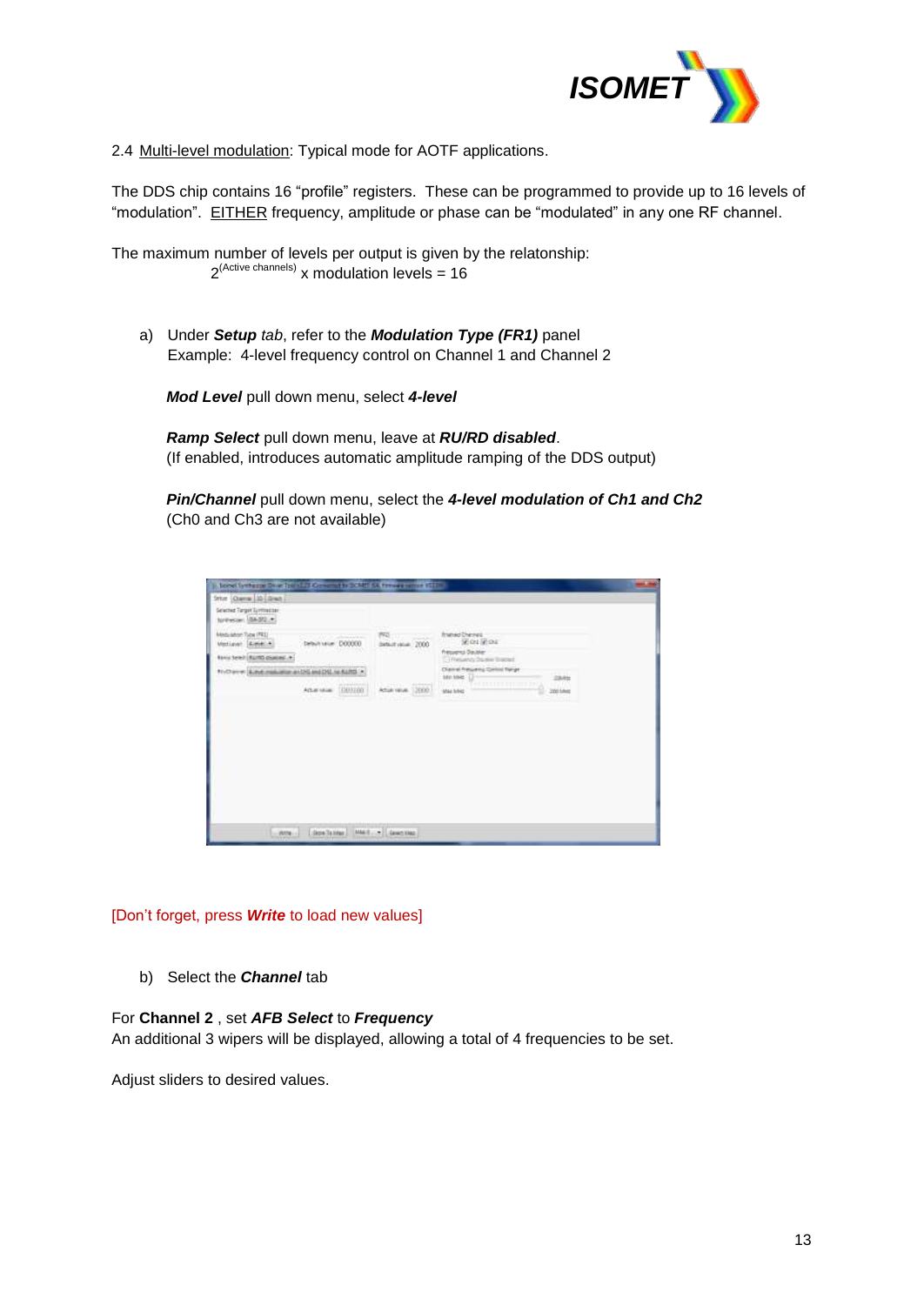

|                | Channel Dueset 2    |            |                        |                  |                                                          |                                                                     |
|----------------|---------------------|------------|------------------------|------------------|----------------------------------------------------------|---------------------------------------------------------------------|
| 1931           | PHATE               | JUAN.      | <b>CWI</b>             | <b>CWL</b>       | ini                                                      |                                                                     |
|                | 389                 | im         | 100                    | 280              | 100                                                      |                                                                     |
|                |                     |            | ٠                      |                  |                                                          |                                                                     |
|                |                     |            |                        |                  |                                                          |                                                                     |
|                |                     |            |                        |                  |                                                          |                                                                     |
|                |                     |            |                        |                  |                                                          |                                                                     |
|                |                     |            |                        |                  |                                                          |                                                                     |
|                |                     |            |                        |                  |                                                          |                                                                     |
|                |                     |            |                        |                  |                                                          |                                                                     |
|                |                     |            |                        |                  |                                                          |                                                                     |
|                |                     |            |                        |                  |                                                          |                                                                     |
| 55             | $\equiv$            | ×.         | 55 <sub>1</sub>        | $\equiv$         | 20                                                       |                                                                     |
| 10,122<br>3844 | 龗                   | 和国<br>in a | 112,800<br><b>STHE</b> | 38,922<br>pence. | 199.200<br><b>UMHLE</b>                                  |                                                                     |
|                | Cheme Furabun Reg   |            |                        |                  |                                                          | Conta                                                               |
|                | Select value 000000 |            |                        | in Select        | <b>SHA +1</b><br>Ematrix 47<br>Sweep Ophone:<br>faceses. | 田林<br>144<br>$\frac{\partial \mathbf{p}}{\partial \mathbf{u}}$<br>論 |
|                | Atlantical (1000)   |            |                        | <b>Caret</b>     | Sees Yor Notice 1                                        |                                                                     |

#### Repeat for *Channel 1* if required for a dual channel model

#### [Don't forget, press *Write* to load new values]

#### c) Output control

The driver output responds to the modulation levels (i.e. the CW values) by means of the 4 profiles inputs P0,1,2,3

| <b>Modulation Level</b> |            | <b>Example 2 Profile Control Active Channels</b> |  |
|-------------------------|------------|--------------------------------------------------|--|
| 16-Level                | $PO = MSB$ | Ch <sub>2</sub> or Ch <sub>1</sub>               |  |
|                         | P1         |                                                  |  |
|                         | P2         |                                                  |  |
|                         | $P3 = LSB$ |                                                  |  |
| 8-Level                 | $PO = MSB$ | Ch <sub>2</sub> or Ch <sub>1</sub>               |  |
|                         | P1         |                                                  |  |
|                         | $P2 = LSB$ |                                                  |  |
|                         | $P3 = X$   |                                                  |  |
| 4-Level                 | $PO = MSB$ | Ch2                                              |  |
|                         | $P1 = LSB$ |                                                  |  |
| 4-Level                 | $P2 = MSB$ | Ch1                                              |  |
|                         | $P3 = ISB$ |                                                  |  |

The *Psel* check box selects the source for *P0,P1,P2,P3* modulation control signals.

**Psel** checked (high), selects external inputs on the 25way D-type (see page 21)

*Psel* unchecked (low), selects USB control via the *P0…P3* check boxes within the *Config* panel under the *IO* tab.

Press *Write* to load new values or when **Psel** state is changed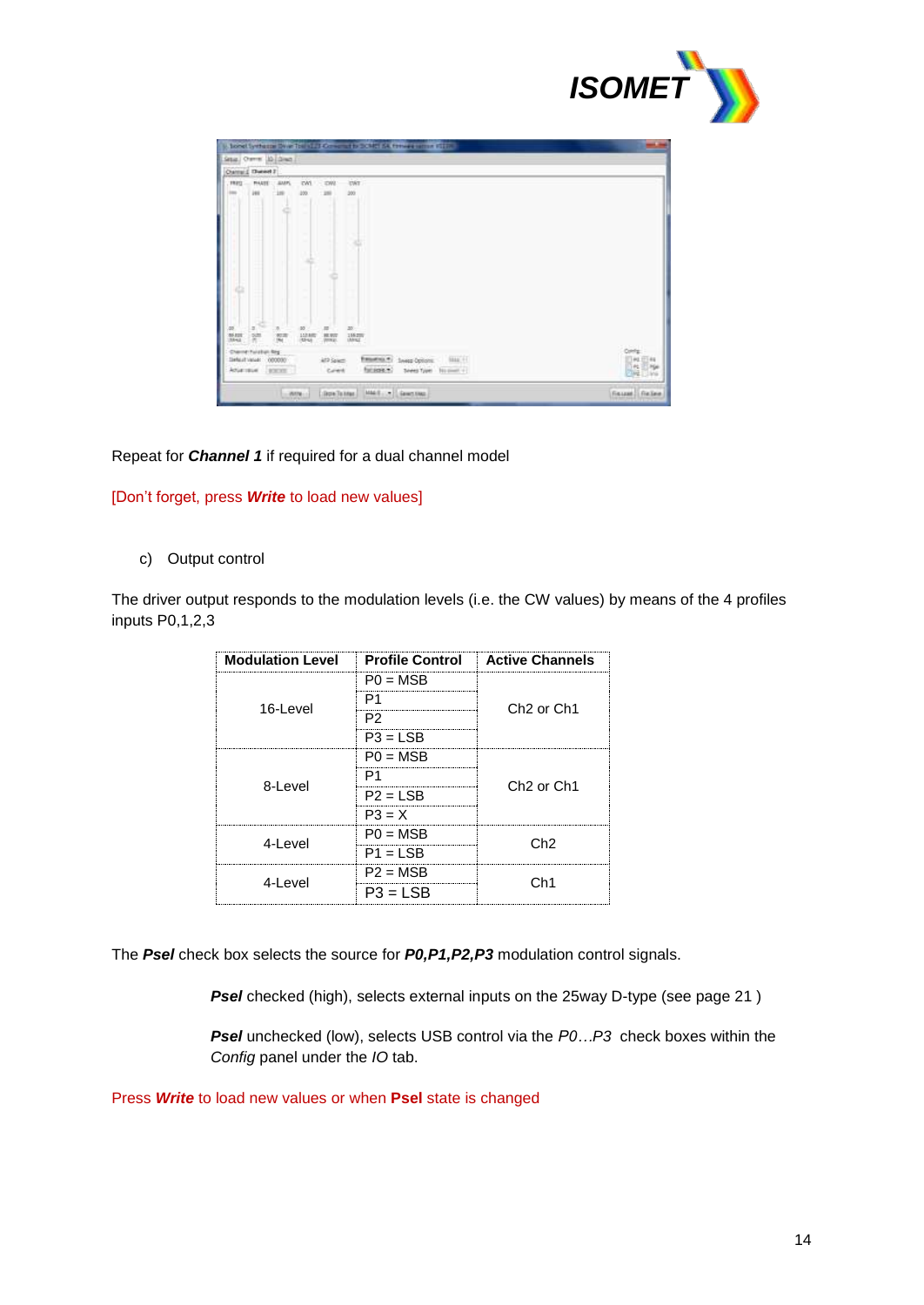

## 2.5 Profile Control Characteristics

For the Sweep and Multi–level modulation modes, the output responds to a change initiated by the profile control inputs within 100nsec. The DDS register data is volatile. See section 3 for storage.

#### Example output

Lower trace 2 is external *P0, (or P1,P2,P3)* modulation control signal. Trace 1 is the RF output

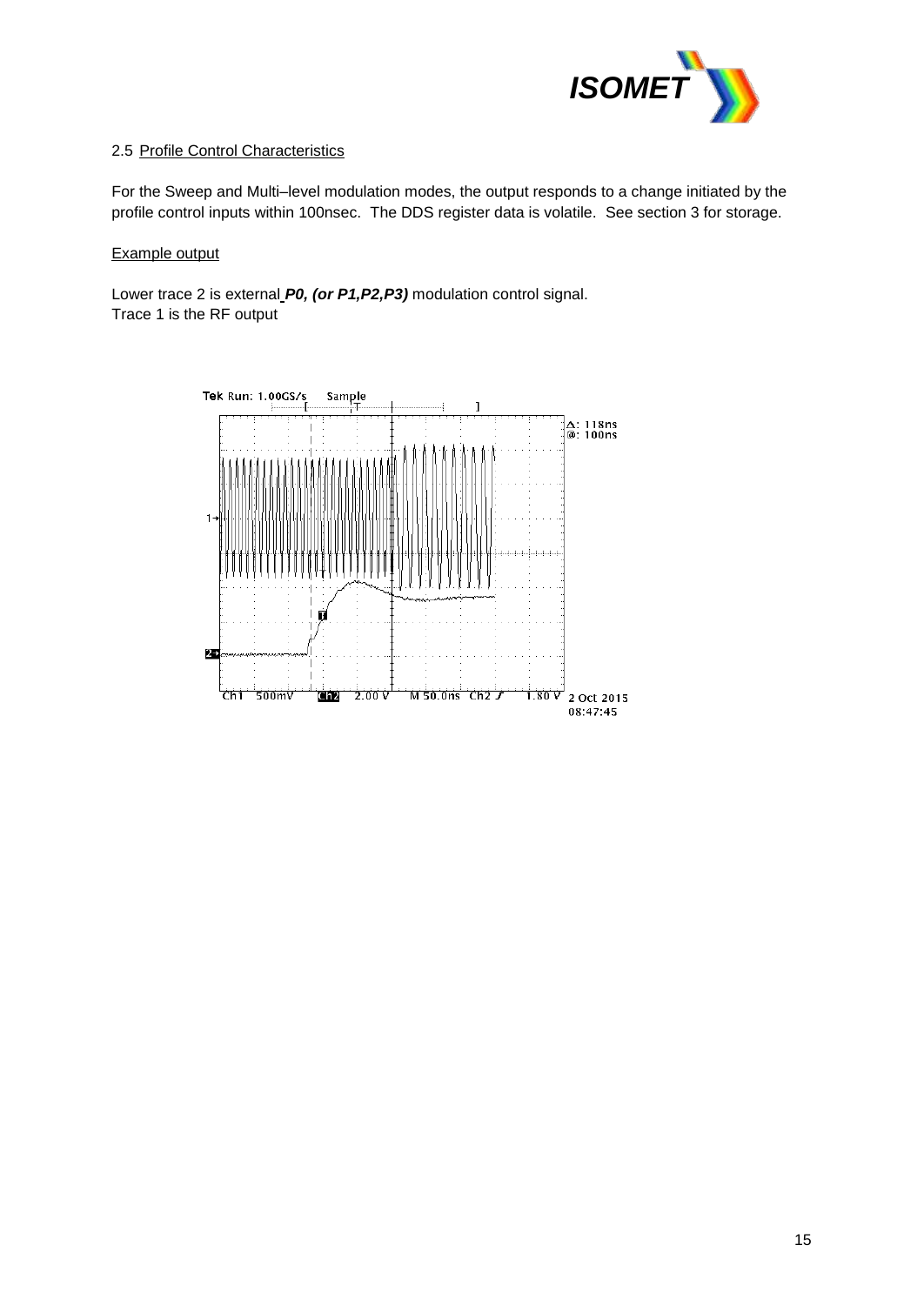

## 3. Data storage.

The iSA / iSPA drivers utilize the uC Flash memory for non-volatile storage of data. The user can select up to 8 Maps to store all the DDS registers, including frequency, phase, amplitude and configuration data. The digital pots feature separate Flash storage and thus DAC wipers values are not stored in the MAP.

Data stored in MAP0 is always loaded on power-up or after a RESET is applied.

## 3.1 MAP Recall

Note: The GUI sliders do not change when the DDS registers are updated using MAP recall.

a) Recall via GUI: Use pull down menu to select MAP for recall e.g. Map 3



## Press *Select Map*

DDS registers will be updated and output will change to reflect the MAP3 data.

The registers can be viewed under the *Direct* tab.

### *For s/w control, ensure no external connections to pins 9,10,11,12 (see below)*

b) Recall using External control.

MAP data output can be synchronised to connected equipment using the MA address and UD\_CK clock inputs on the 25-way D-type connector

#### External MAP selection

|                         |     | Map Address Bit |  |  |
|-------------------------|-----|-----------------|--|--|
| Data set                | MA2 | м д 1           |  |  |
| MAP7                    |     |                 |  |  |
| MAP6                    |     |                 |  |  |
| MAP5                    |     |                 |  |  |
| MAP4                    |     |                 |  |  |
| MAP3                    |     |                 |  |  |
| MAP <sub>2</sub>        |     |                 |  |  |
| MAP1                    |     |                 |  |  |
| MAPO                    |     |                 |  |  |
|                         |     | Connector pin   |  |  |
| <b>Address Bit Pins</b> |     |                 |  |  |
| Update Clock (UD-CK)    |     |                 |  |  |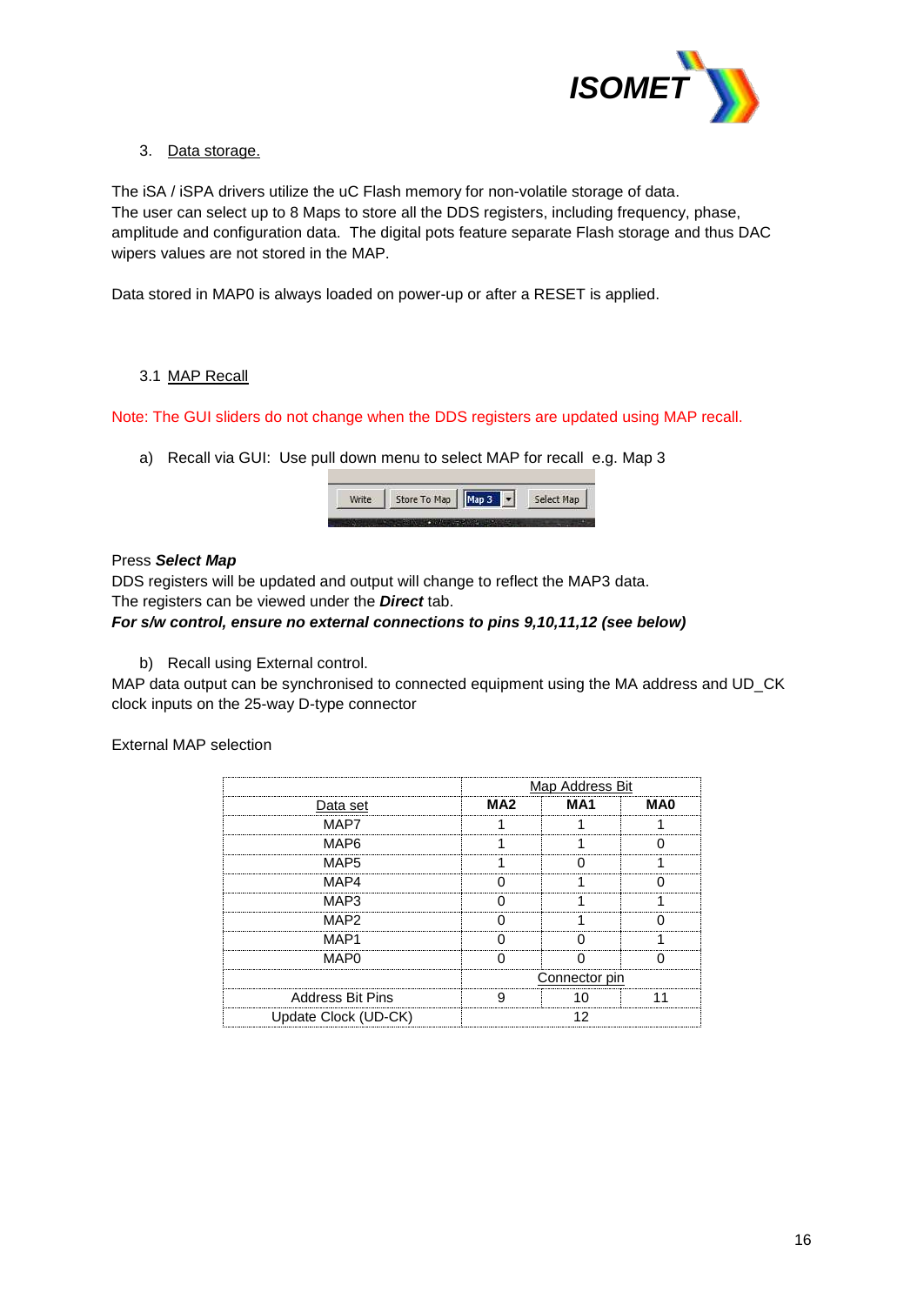

Update response is determined by data transfer from uC Flash to DDS. The uC compares registers in MAP(n) and compares with MAP(n+1) in the sequence. Only registers with a data change are written to the DDS. This process will range from 50-100us depending on the register contents between adjacent MAPs in the sequence.



Timing:

- taj Address edge jitter: <100nsec
- $t_{ac}$  Address settling time to clock edge: >55usec
- thc UD-CLK pulse width: >100nsec
- $t_{cm}$  Clock edge to DDS output settling time: <100nsec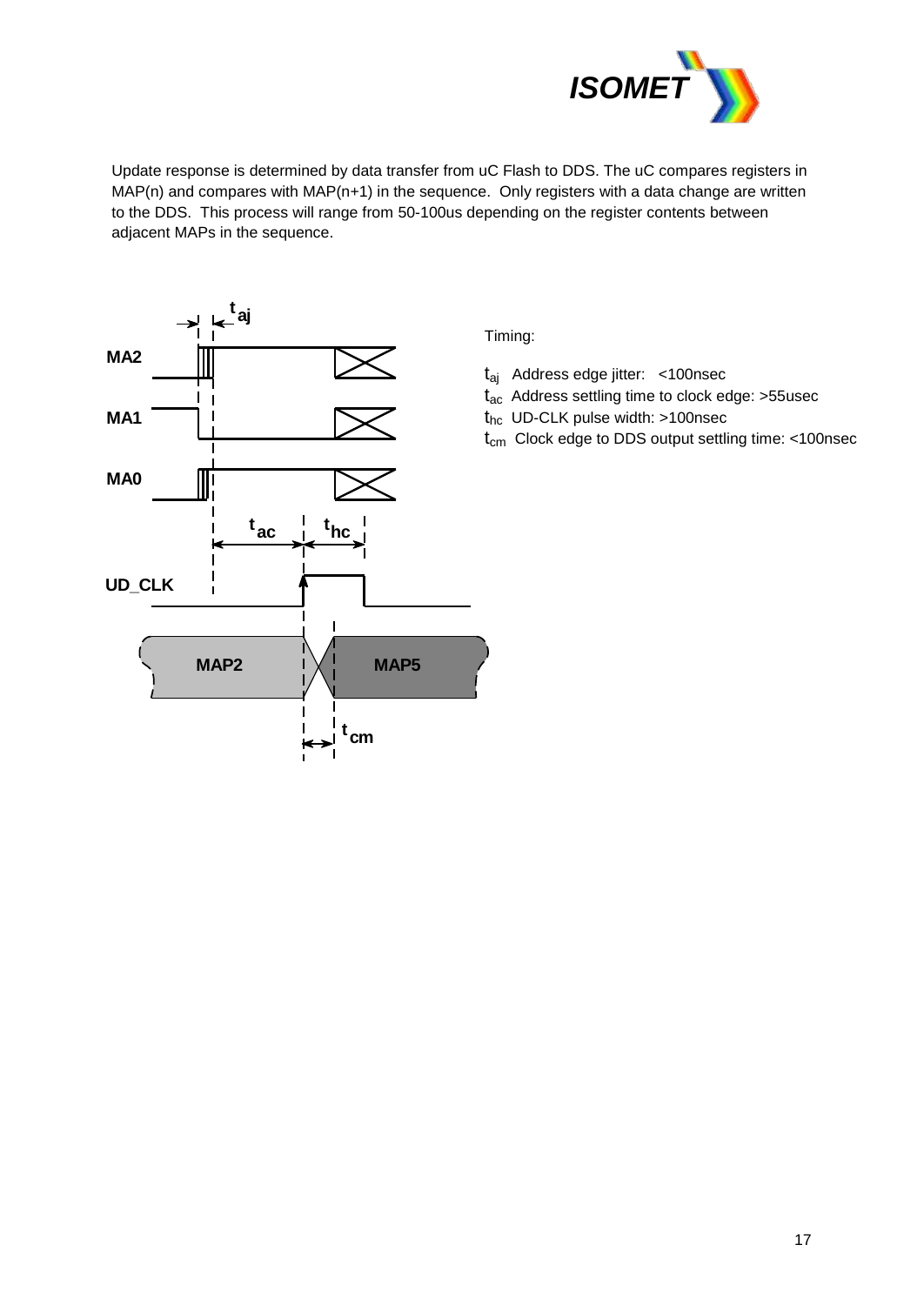

## 4. LED Indicator and Monitor outputs

The two front panel tri-colour LED sets indicate the operating state.



## RED - A: **Normal condition is ON**

The bottom left LED will illuminate RED when DC power is applied.

#### YELLOW – B: **Normal condition is ON**

The middle left LED will illuminate YELLOW when the Power amplifier stages are enabled.

#### GREEN – C: **Normal condition is ON**

The top left LED: reserved for future use.

## RED – D: **Normal condition is OFF**

The bottom right LED will illuminate RED when there is a fault condition.

This signal is also available on pin 8 of the 25way D-type connector. See STATUS MONITOR below Fault conditions:

- DC power is below 15Vdc or above 28Vdc
- Over temperature fault

#### YELLOW – E: **Normal condition is ON**

The middle right LED will illuminate YELLOW when the DC supply voltage is within limits Limits: 28V> v >15V.

#### GREEN – F: **Normal condition is OFF, not blinking**

The top right LED will blink GREEN when driver temperature is outside recommended limits Limits:  $50^{\circ}$ C > T >  $7^{\circ}$ C.

#### **RESETTING**

Once the fault condition is corrected, it will be necessary to reset the driver.

1) Turn the DC power OFF and ON

or

2) RESET the driver by momentary connecting pin 13 of the D-type to pin 25

#### **Status Monitor Output**

The status of the RED-D LED is replicated at the D-type connector "FAULT" = logic low between pins  $8$  and  $21 =$  LED on " $OK$ " = logic high between pins 8 and  $21 = LED$  off

Signal is LVTTL compatible. Sink / Source 4mA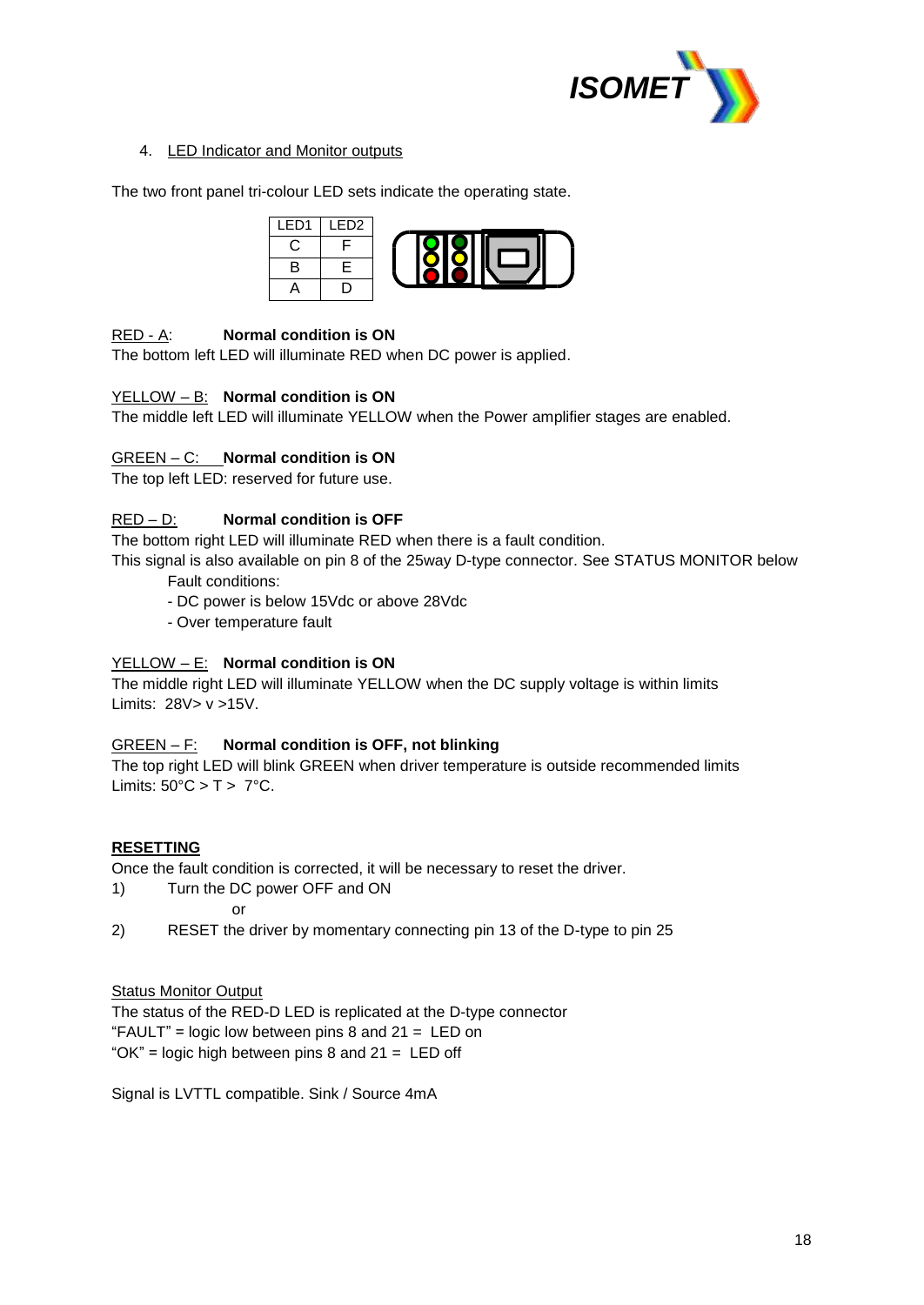

#### 5 INSTALLATION AND ADJUSTMENT

- 5.1 With no DC power applied, connect the + DC live to the center terminal of the feed-thru terminal. DO NOT APPLY POWER.
- 5.2 Connect the SMA RF connector(s) to the acousto-optic modulator RF input(s) or a 50 $\Omega$  RF load if it is desired to measure the RF output power.
- 5.3 Drivers may be supplied with the optional Interlock connector (mini 4-pin snap type). This can be connected to the Interlock of the acousto-optic modulator.
- 5.4 Adjustment of the RF output power is best done with the driver connected to the acousto-optic device. Unless stated, the driver is shipped with the output power set to give 250mW maximum per output at 80MHz.
- 5.5 The optimum RF power level required for the modulator to produce maximum first order intensity will be differ depending in the laser wavelength. Applying RF power in excess of this optimum level will cause a decrease in first order intensity (a false indication of insufficient RF power) and makes accurate Bragg alignment difficult. It is therefore recommended that initial alignment be performed at a low RF power level.
- 5.6 The initial alignment should be made at the AO centre frequency at half RF power.
	- Using the GUI and no external inputs:
	- Apply the DC supply voltage.
	- Ensure there are no connections to 25 way D-type connector
		- Referring to the single tone basic setup described above;
	- Tune the iSA / iSPA frequency to match the AO centre frequency using the *FREQ* slider
	- Adjust the RF power by setting the *AMPL* slider to 30%

5.7 Input the laser beam toward the centre of either aperture of the AOM. Ensure the polarization is correct for the AO crystal and the beam height does not exceed the active aperture height of the AOM. Start with the laser beam normal to the input optical face of the AOM. See Figures 6 for the possible configurations.

Observe the diffracted first-order output from the acousto-optic modulator and the undeflected zeroth order beam. Adjust the input angle (rotate the modulator) very slightly to maximise the first order beam intensity.

After the input angle has been optimized, slowly increase the RF power by increasing the AMPL slider until maximum intensity is obtained in the first order.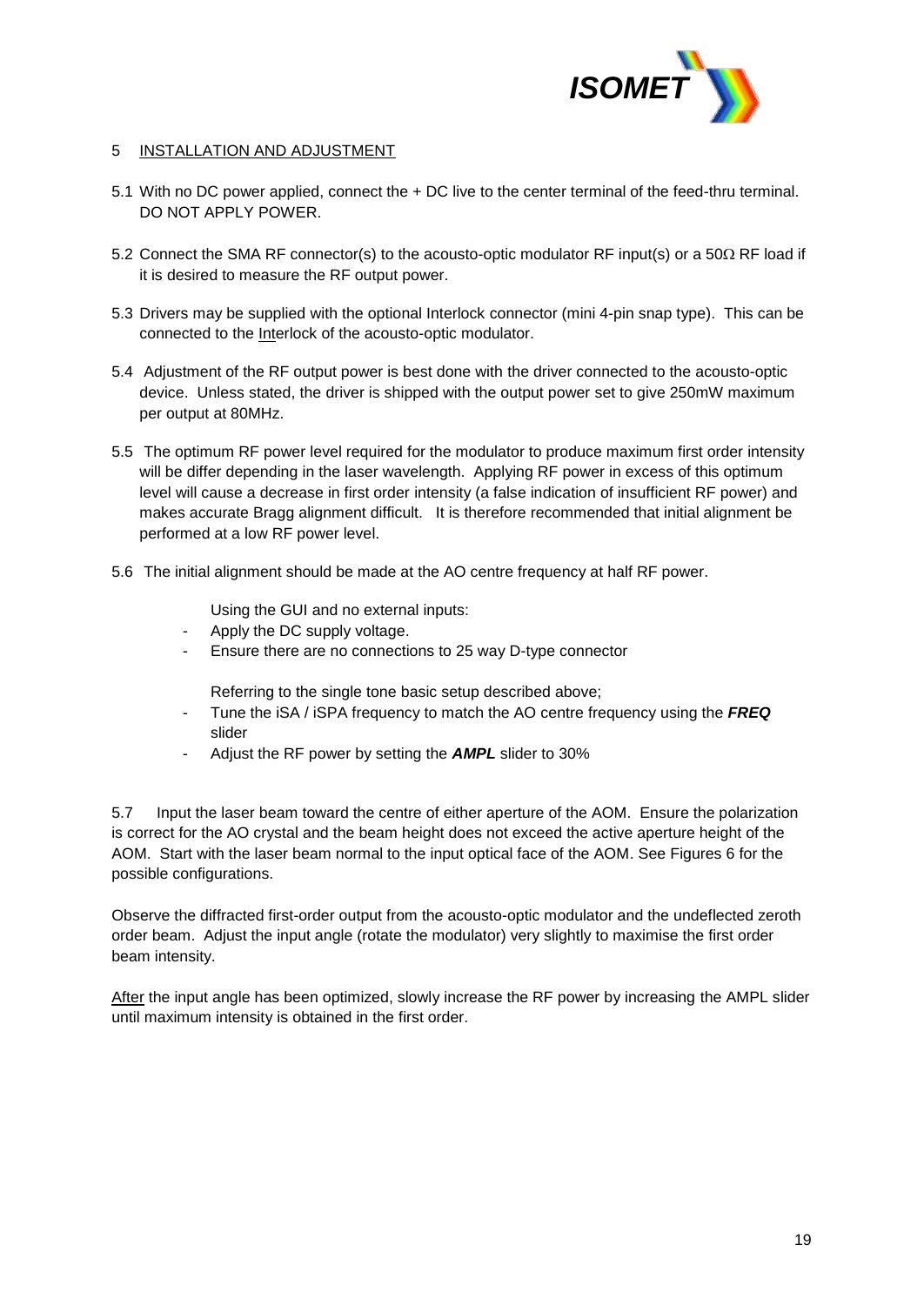

## 6 MAINTENANCE

#### Cleaning

It is of utmost importance that the optical apertures of the deflector optical head be kept clean and free of contamination. When the device is not in use, the apertures may be protected by a covering of masking tape. When in use, frequently clean the apertures with a pressurized jet of filtered, dry air.

It will probably be necessary in time to wipe the coated window surfaces of atmospherically deposited films. Although the coatings are hard and durable, care must be taken to avoid gouging of the surface and leaving residues. It is suggested that the coatings be wiped with a soft ball of brushed (short fibres removed) cotton, slightly moistened with clean alcohol. Before the alcohol has had time to dry on the surface, wipe again with dry cotton in a smooth, continuous stroke. Examine the surface for residue and, if necessary, repeat the cleaning.

#### **Troubleshooting**

No troubleshooting procedures are proposed other than a check of alignment and operating procedure. If difficulties arise, take note of the symptoms and contact the manufacturer.

#### Repairs

In the event of deflector malfunction, discontinue operation and immediately contact the manufacturer or his representative. Due to the high sensitive of tuning procedures and the possible damage which may result, no user repairs are allowed. Evidence that an attempt has been made to open the optical head will void the manufacturer's warranty.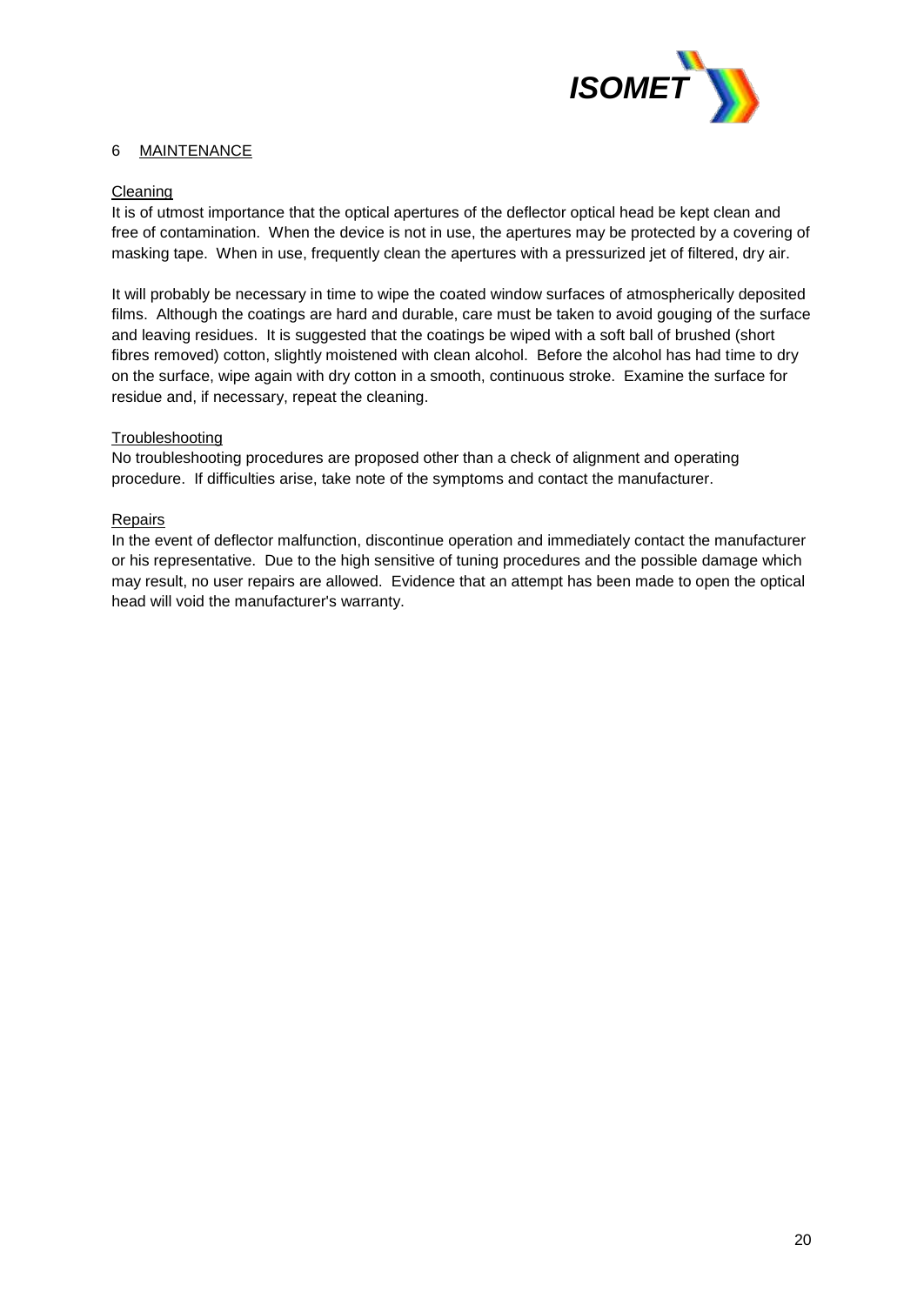

## 7. **Connection Summary** 25 way 'D' Type

| Signal (see notes)                                                                                                                              | <u>Type</u>  | Pin out connection             |
|-------------------------------------------------------------------------------------------------------------------------------------------------|--------------|--------------------------------|
| -OHL External Modulation Enable<br>LVTTL high $(1.9v or nc = DisableLVTTL low (0.0v = Enable$                                                   | Input        | Signal pin 7<br>Return pin 20  |
| (Ch 0) / P0 Control<br>LVTTL levels (0.0v <v<3.3v)< td=""><td><b>Input</b></td><td>Signal pin 4<br/>Return pin 17</td></v<3.3v)<>               | <b>Input</b> | Signal pin 4<br>Return pin 17  |
| Ch1 / P1 Control<br>LVTTL levels (0.0v <v<3.3v)< td=""><td>Input</td><td>Signal pin 3<br/>Return pin 16</td></v<3.3v)<>                         | Input        | Signal pin 3<br>Return pin 16  |
| Ch <sub>2</sub> / P <sub>2</sub> Control<br>LVTTL levels (0.0v <v<3.3v)< td=""><td>Input</td><td>Signal pin 2<br/>Return pin 15</td></v<3.3v)<> | Input        | Signal pin 2<br>Return pin 15  |
| $(Ch3)/P3$ Control<br>LVTTL levels (0.0v <v<3.3v)< td=""><td><b>Input</b></td><td>Signal pin 1<br/>Return pin 14</td></v<3.3v)<>                | <b>Input</b> | Signal pin 1<br>Return pin 14  |
| MOD_A (-OHL=0 selects)<br>$0 - 5V$ max                                                                                                          | Input        | Signal pin 6<br>Return pin 19  |
| An_In external ADC input<br>$0 - 10V$ max                                                                                                       | Input        | Signal pin 5<br>Return pin 18  |
| <b>OPTIONAL</b>                                                                                                                                 |              |                                |
| 'Status' monitor<br>(LVTTL compatible, Low = Fault)<br>Maximum current = $4mA$                                                                  | Output       | Signal pin 8<br>Return pin 21  |
| -RESET, Active low.<br>LVTTL levels (0.0v <v<3.3v)<br>Internal pull up to +3v3 via 10Kohm</v<3.3v)<br>                                          | Input        | Signal pin 13<br>Return pin 25 |
| MAO, Map address bit0<br>LVTTL levels (0.0v <v<3.3v)< td=""><td>Input</td><td>Signal pin 11<br/>Return pin 24</td></v<3.3v)<>                   | Input        | Signal pin 11<br>Return pin 24 |
| MA1, Map address bit1<br>LVTTL levels (0.0v <v<3.3v)< td=""><td>Input</td><td>Signal pin 10<br/>Return pin 23</td></v<3.3v)<>                   | Input        | Signal pin 10<br>Return pin 23 |
| MA2, Map address bit2<br>LVTTL levels (0.0v <v<3.3v)< td=""><td>Input</td><td>Signal pin 9<br/>Return pin 22</td></v<3.3v)<>                    | Input        | Signal pin 9<br>Return pin 22  |
| <b>UD_CK, MAP Update Clock</b><br>LVTTL positive edge (0.0v< V<3.3v)                                                                            | Input        | Signal pin 12<br>Return pin 25 |
|                                                                                                                                                 |              |                                |

NOTES: Pins 14 to 25 are internally connected to 0V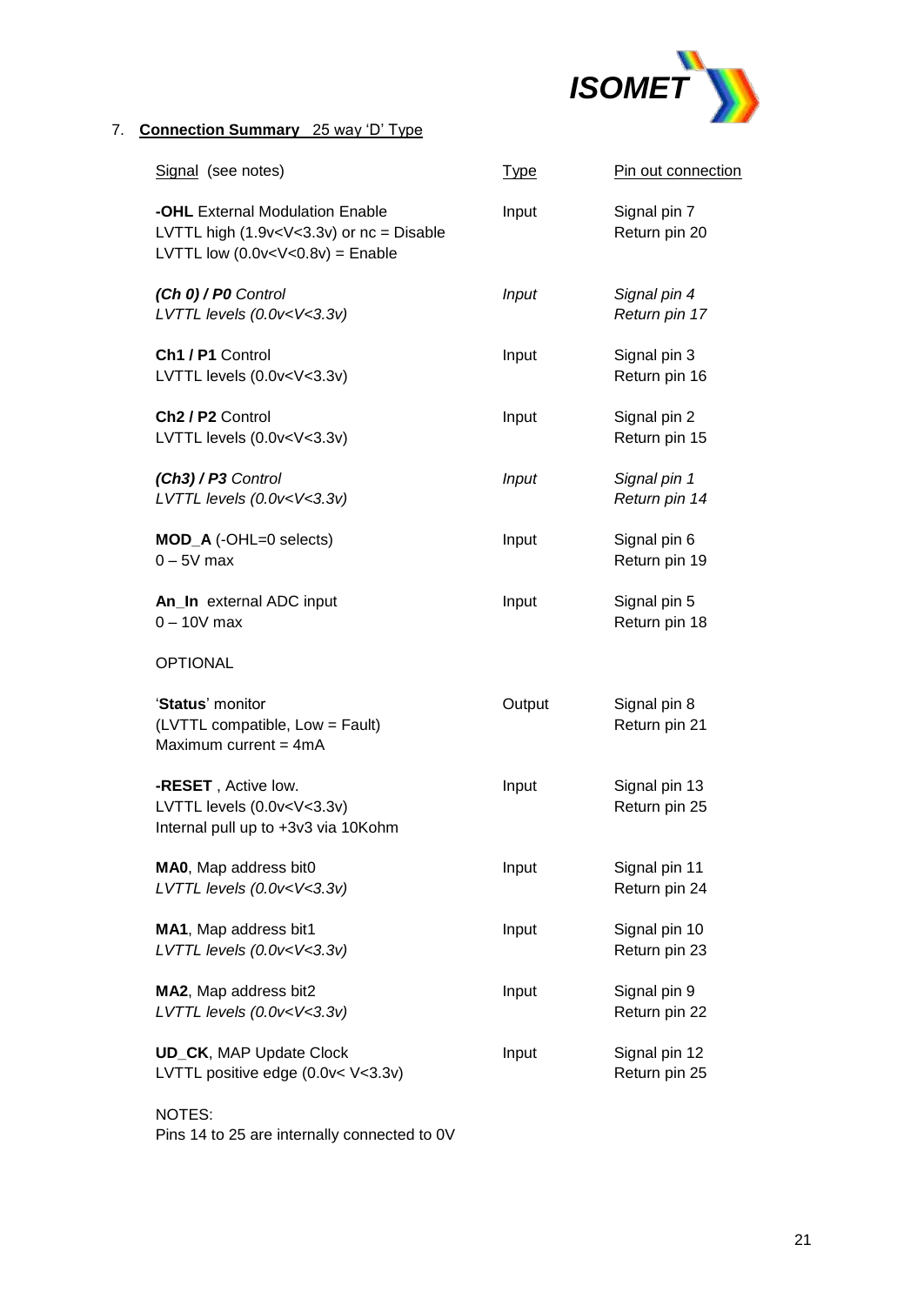

### Example external connections

## Connection for Ramp mode and External amplitude control

- Ext'l Modulation Control
- Mod\_A , modulation
- *-* Ch1 (P1) and Ch2 (P2) ramp control Also
- Reset
- An\_In, ADC user input



- Profile inputs
- MAP select
- UD-CK



*(Pins 14-25 connected internally to 0V)*

Figure 3:

## **Notes:**

**\*** External connection to the 25way D-type is not necessary for driver operation



*(Pins 14-25 connected internally to 0V)*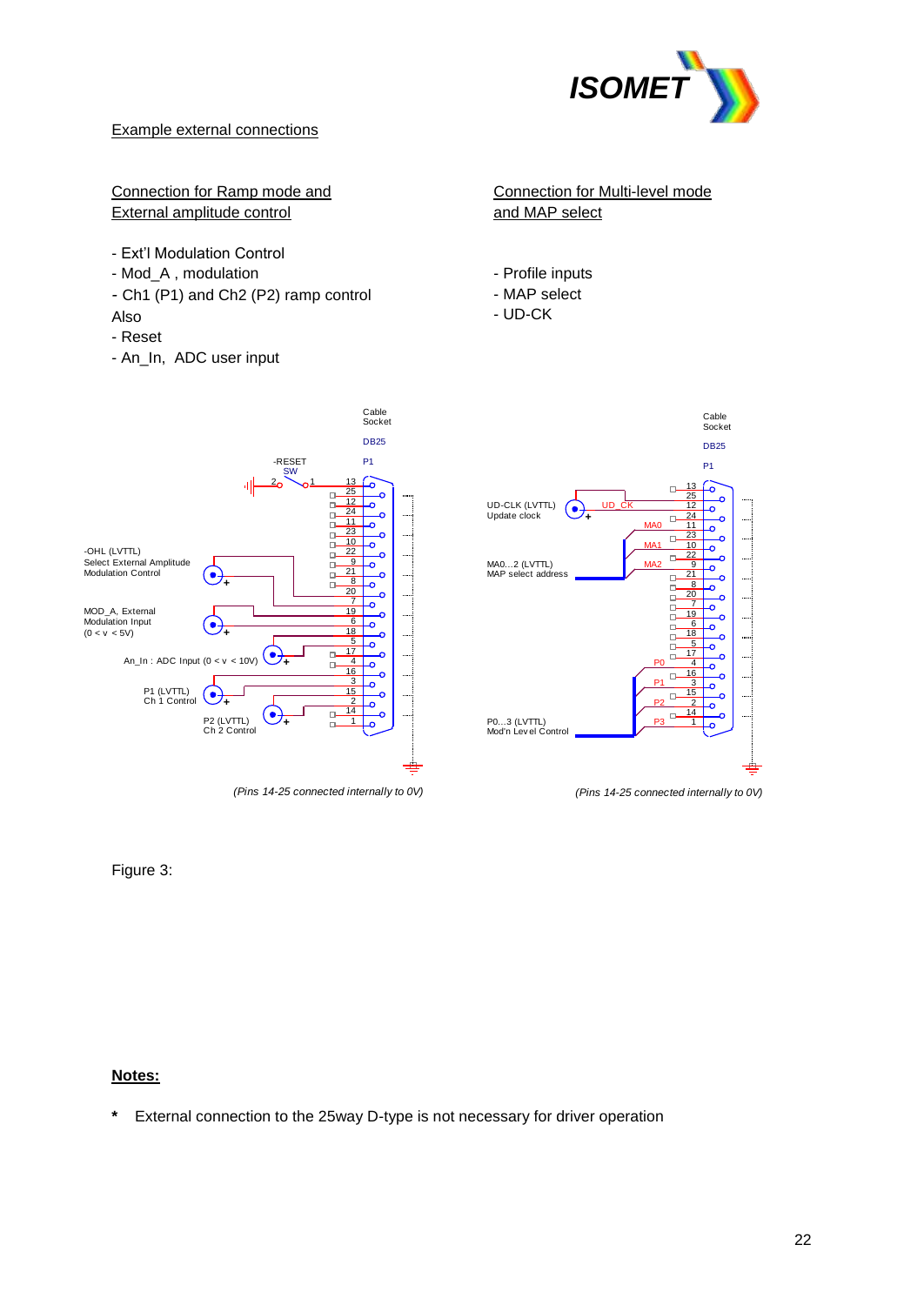



Figure 4: Driver Installation, iSPA shown with finned heat sink



Figure 5: Driver Block Diagram